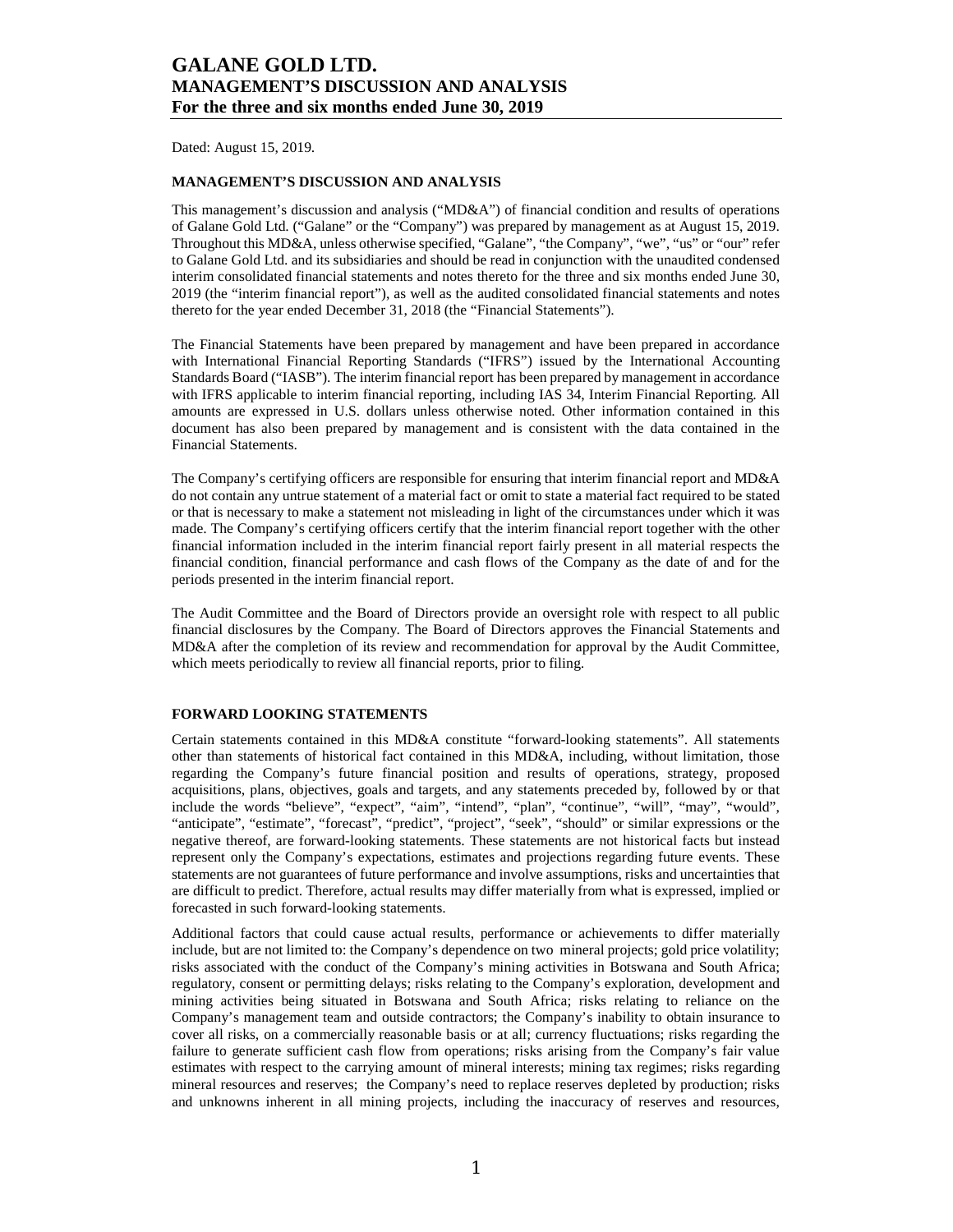metallurgical recoveries and capital and operating costs of such projects; contests over title to properties, particularly title to undeveloped properties; risks and expenses related to reclamation costs and related liabilities; lack of infrastructure; employee relations, labour unrest or unavailability; health risks in Africa; the Company's interactions with surrounding communities and artisanal miners; extensive laws and regulations governing the environment, health and safety; the Company's ability to successfully integrate acquired assets; risks related to restarting production; the speculative nature of exploration and development, including the risks of diminishing quantities or grades of reserves; development of the Company's exploration properties into commercially viable mines; risks related to climate change; risks related to information security; risk of using derivative instruments including credit risk, market liquidity risk and unrealized mark-to-market risk; stock market volatility; conflicts of interest among certain directors and officers; lack of dividends; lack of liquidity for shareholders of the Company; risks related to the market perception of junior gold companies; litigation risk; and difficulties in bringing actions and enforcing judgments for foreign investors. See "Risk Factors" in the Company's annual information form for the year ended December 31, 2018, a copy of which is available on the Company's SEDAR profile at www.sedar.com. Management provides forward-looking statements because it believes they provide useful information to readers when considering their investment objectives and cautions readers that the information may not be appropriate for other purposes. Consequently, all of the forward-looking statements made in this MD&A are qualified by these cautionary statements and other cautionary statements or factors contained herein, and there can be no assurance that the actual results or developments will be realized or, even if substantially realized, that they will have the expected consequences to, or effects on, the Company. These forward-looking statements are made as of the date of this MD&A and the Company assumes no obligation to update or revise them to reflect subsequent information, events or circumstances or otherwise, except as required by law.

The forward-looking statements in this MD&A are based on numerous assumptions regarding the Company's present and future business strategies and the environment in which the Company will operate in the future, including assumptions regarding gold prices, business and operating strategies, and the Company's ability to operate on a profitable basis.

### **MINERAL RESERVES AND RESOURCES**

Information of a technical and scientific nature that forms the basis of the disclosure in the MD&A has been approved by Kevin Crossling Pr. Sci. Nat., MAusIMM. and Business Development Manager for Galane Gold, and a "qualified person" as defined by National Instrument 43-101 – *Standards of Disclosure for Mineral Projects* ("NI 43-101").

All mineral reserves and mineral resources have been estimated in accordance with the standards of the Canadian Institute of Mining, Metallurgy and Petroleum and NI 43-101. All mineral resources are reported exclusive of mineral reserves. Mineral resources that are not mineral reserves do not have demonstrated economic viability. There is no guarantee that any of the mineral resources disclosed in the MD&A will be converted to mineral reserves. There is also no guarantee that any of the inferred mineral resources will be upgraded to measured or indicated mineral resources. Information on data verification performed on the mineral properties mentioned in this MD&A that are considered to be material mineral properties to the Company are contained in the Company's most recent annual information form and the current technical report for each of those properties, all available on the Company's SEDAR profile at www.sedar.com.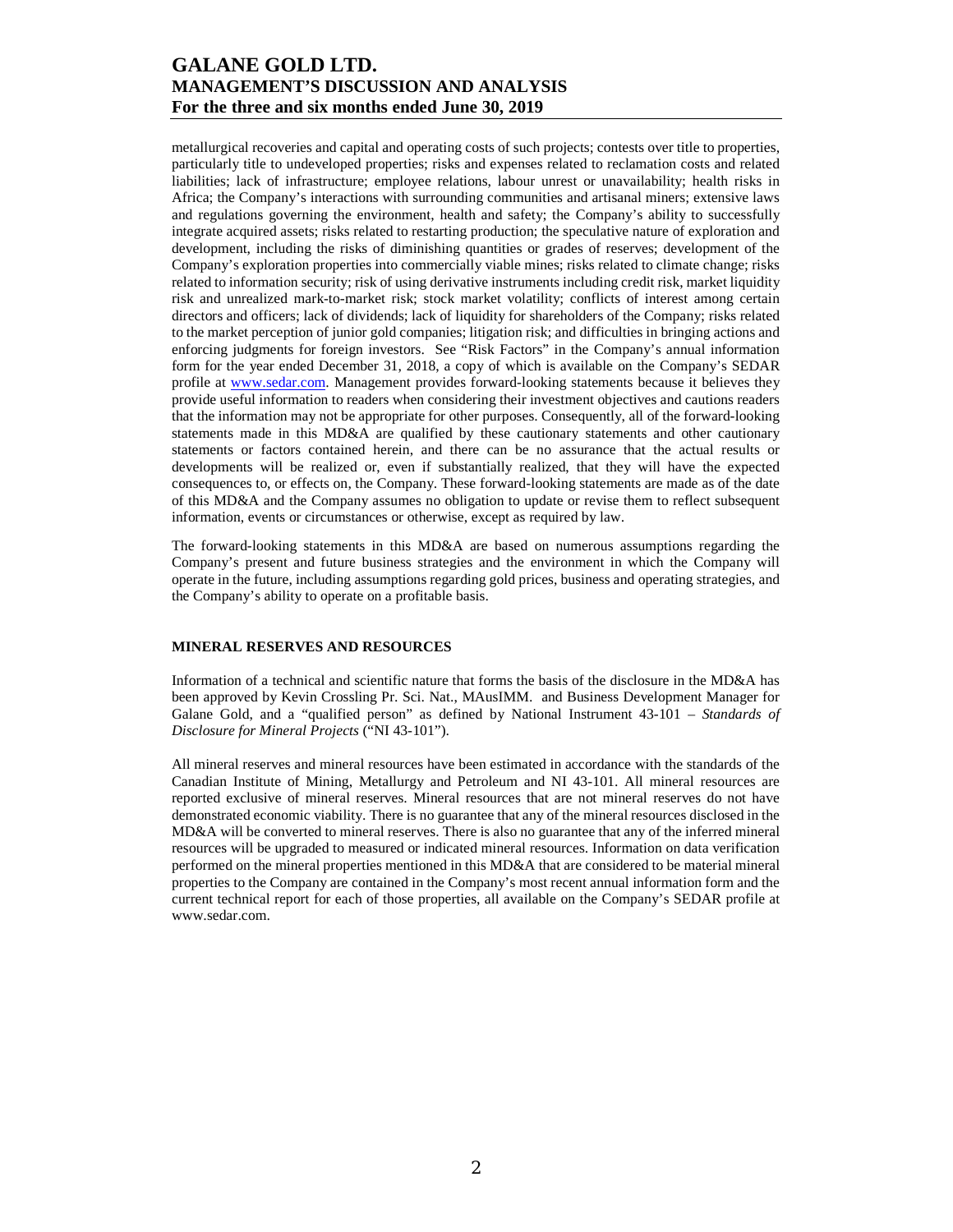### **CORPORATE OVERVIEW**

The Company's principal business activities are the exploration for, development of, and operation of gold mining properties. The Company operates through its wholly-owned subsidiary, Galane Gold Mines Ltd. ("GGM"), which in turn operates two mines: (a) a producing mine which also has the rights to certain mineral exploration tenements (the producing mine and mineral exploration tenements collectively, the "Mupane Property") located in the Republic of Botswana ("Botswana") through subsidiaries located in Botswana; and (b) a mine in the process of refurbishment and which has the rights to certain mineral exploration tenements (the mine and mineral exploration tenements collectively, the "Galaxy Property") located in the Republic of South Africa ("South Africa") through subsidiaries located in South Africa. The common shares in the capital of the Company (the "Common Shares") have been listed for trading on the TSX Venture Exchange under the symbol "GG" since September 6, 2011 and trades on the OTCQB in the United States under the trading symbol "GGGOF".

#### **OUTLOOK**

*Certain information set out in this section is forward looking information and is based on a number of risks and assumptions, including those related to gold price volatility, delays in production, regulatory risk, currency fluctuations, integrating successfully new acquired assets and risks and uncertainties inherent with all mining operations. For more details please see above under "Forward-Looking Statements" and below under "Risks and Uncertainties".* 

#### *Mupane Property*

The Company continues to carry out its improvement and exploration plan in Botswana, with a focus on the optimisation of the mining operations and the expansion of the resource base.

The Company completed an updated three year mine plan for the Mupane Property in 2018 which will form the guide for the Company's short term goals and long term strategy. The updated mine plan is based on internal reporting by the Company following underground mining and not based on an independent feasibility study or pre-feasibility study of mineral reserves demonstrating economic and technical viability. There has yet to be sufficient exploration on any potential expansion at the Mupane Property to extrapolate that it extends beyond the current mined area.

The Company intends to utilize the following resources during 2019:

- Tau It is estimated that the Company will process approximately 388,000 tonnes at an average grade of 2.40 grams per tonne (" $g/t$ "). The Company intends to continue exploration to attempt to further expand the potential resource as reported in the press release of October 5, 2017.
- Low Grade Stockpiles It is estimated that the Company will process approximately 231,000 tonnes of low grade stockpile at an average grade of  $0.77 \frac{g}{t}$ , which is located at the run-ofmine pad at the processing plant.
- Monarch slimes dump It is estimated that the Company will process approximately 243,000 tonnes of tailings and slimes at an average grade of 0.86 g/t, which is located at the Monarch mine, approximately 53 kilometres from the Mupane processing plant.

The Mupane Property mine plan is subject to change according to the prevailing gold price. The Company will adopt the appropriate plan for the prevailing gold price environment.

The Mupane Property processing plant continues to focus on on-going stabilisation and optimisation of the processing operations. There are no major plant capital projects scheduled at the Mupane Property for 2019 as the Company currently believes it has implemented all material optimisation projects.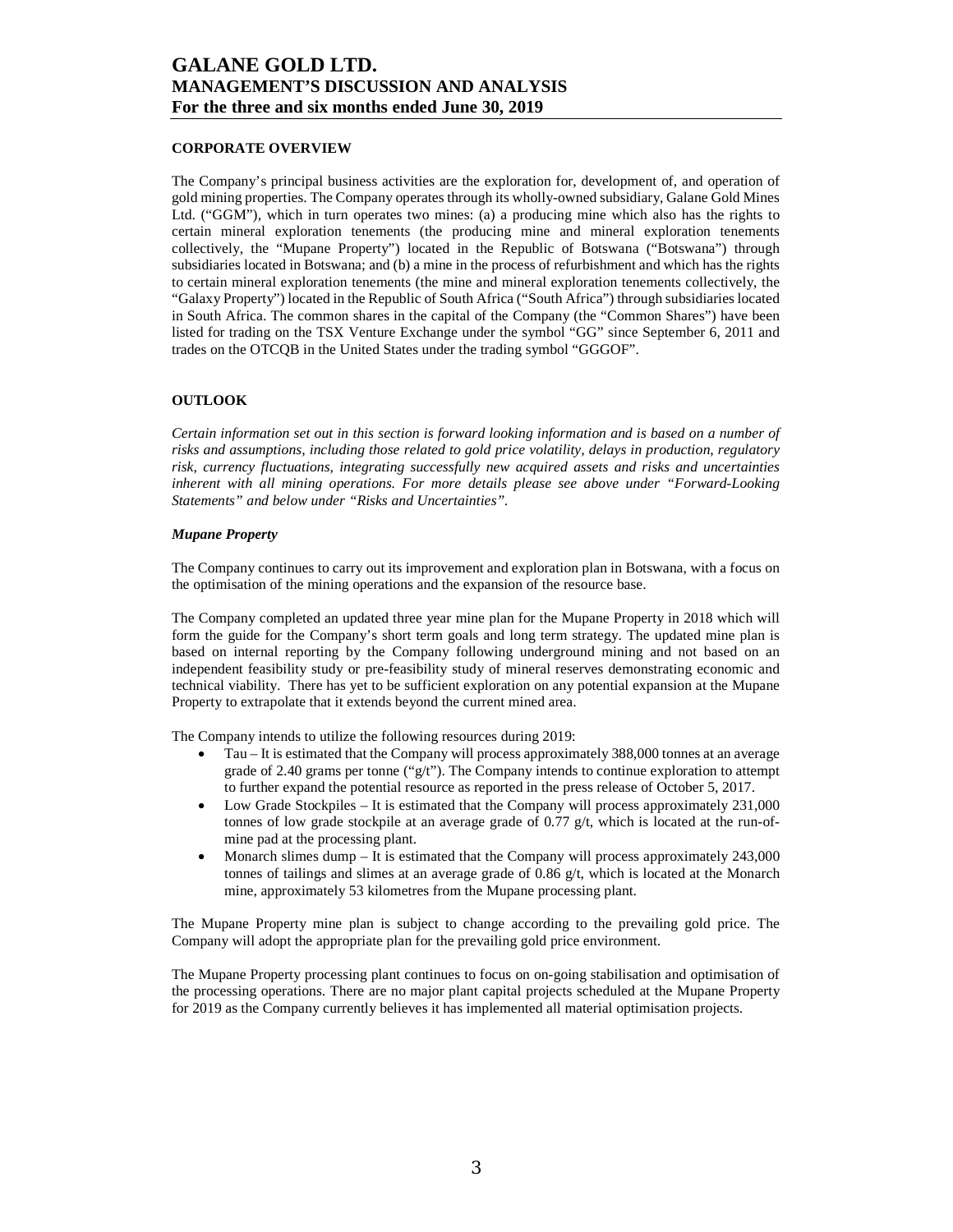### *Galaxy Property*

In 2017, the Company announced that it had updated its mine plan for the Galaxy Property. The updated mine plan is based on internal reporting by the Company following underground mining and not based on an independent feasibility study or pre-feasibility study of mineral reserves demonstrating economic and technical viability. There has yet to be sufficient exploration on any potential expansion at the Galaxy Property to extrapolate that it extends beyond the current mined area.

On March 5, 2018, the Company announced that it had entered into a loan agreement with Barak Fund SPC Limited ("Barak") with respect to a \$5,000,000 secured loan facility (the "Barak Facility"), for a term ending three years from the date of the first drawdown and bearing interest at a rate of 14% per annum. The funds are to be used towards the refurbishment and expansion of the processing facilities and restarting underground mining operations at the Galaxy Property. The Company will pay to Barak, or its nominee, 0.75% of the net proceeds accruing to Galaxy Gold Mining (Pty) Limited (formerly Galaxy Gold Mining Limited, "Galaxy") under an off-take agreement covering the annual gold concentrate production of the Agnes gold mine in Barberton owned and operated by Galaxy, after taking into account all attributable logistics and freight costs, State Royalties (as defined in the Barak Facility) and value-added tax (if applicable). The last of the conditions precedent relating to the Barak Facility were satisfied in October 2018, with the first drawdown of funds under the Barak Facility occurring in February 2019.

With the re-commencement of the Galaxy project underway following the completion of the Barak Facility, production of its first concentrate occurred in April 2019. The Company has a revised forecast for 2019 to produce 2,400 tonnes of concentrate containing 3,200 ounces of gold. To achieve this outcome the Company will be processing approximately 112,000 tonnes of material from various sources including the Princeton underground and historic tailings facilities.

The Company is targeting for the Galaxy Property to increase the capacity of the processing plant to  $30,000$  tonnes per month<sup>(1)</sup> and annual production to over  $25,000$  ounces of gold at a cash cost per ounce of less than  $US$800<sup>(2)</sup>$ . During the implementation of the first phase, the Company expects to complete a study on the second expansion phase with the objective of increasing the capacity at the Galaxy processing plant to 60,000 tonnes per month and decreasing the cash cost per ounce with increased economies of scale.

Notes:

- (1) The Company is not basing its decision to expand the throughput capacity of the Galaxy mine's processing plant to 30,000 tonnes per month on a feasibility study of mineral reserves demonstrating economic and technical viability of production at such levels, and as a result there is increased uncertainty and there are multiple technical and economic risks of failure which are associated with producing at such plant's throughput capacity. These risks, among others, include areas that are analyzed in more detail in a feasibility study, such as applying economic analysis to resources and reserves, more detailed metallurgy and a number of specialized studies in areas such as mining and recovery methods, market analysis, and environmental and community impacts.
- (2) Based on a technical report entitled "A Technical Report on the Galaxy Gold Mine, Mpumalanga Province, South Africa" which was issued January 4, 2016 with an effective date of September 1, 2015 (the "Galaxy Technical Report"), and was prepared by Minxcon (Pty) Ltd and approved by Daniel van Heerden, B Eng (Min.), MCom (Bus. Admin.), Pr. Eng., FSAIMM, AMMSA, a Qualified Person as defined by NI 43-101. The Galaxy Technical Report satisfies the requirements to be a pre-feasibility study. Cash cost per ounce is a non-GAAP measure. See "Supplemental Information to Management's Discussion and Analysis".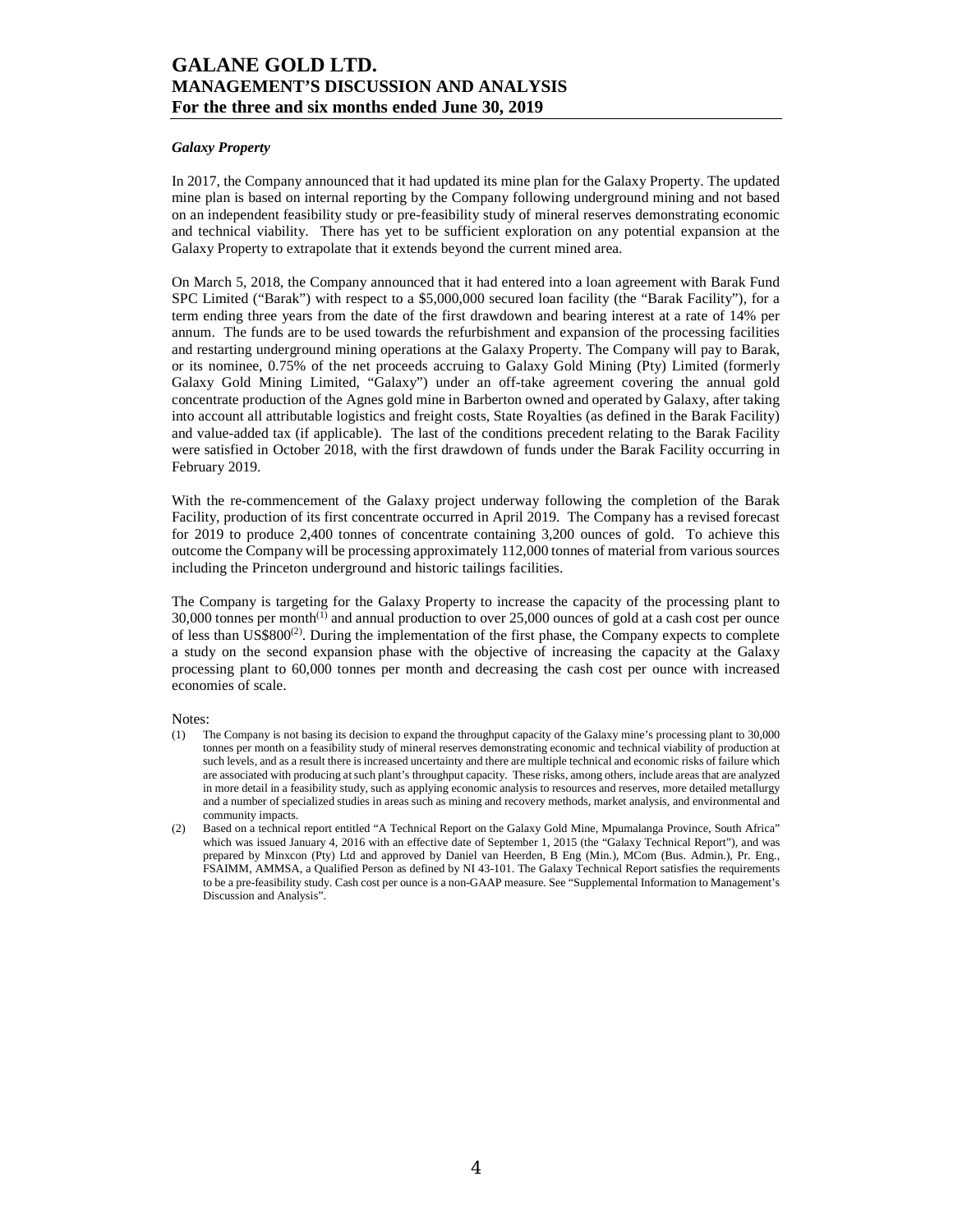### **DISCUSSION OF OPERATIONS**

#### *For the three and six months ended June 30, 2019*

The following is an analysis of the Company's operating results for the three months ended June 30, 2019 ("Q2 2019") and the six months ended June 30, 2019 ("YTD 2019").

#### *Operating activity:*

Commentary regarding the Company's operating activity during Q2 2019 and YTD 2019 follows:

#### *Mining*

|                      |               |        | 2019           | <b>YTD 2019</b> |         |         | <b>YTD 2018</b> |        |         |
|----------------------|---------------|--------|----------------|-----------------|---------|---------|-----------------|--------|---------|
|                      |               | Q2     | Q <sub>1</sub> |                 | Q4      | Q3      | Q <sub>2</sub>  | Q1     |         |
| Mupane (Tau)         | Ore $(t)$     | 92,762 | 87,461         | 180,223         | 98.397  | 114,773 | 97,913          | 88.995 | 400,078 |
|                      | Grade $(q/t)$ | 3.25   | 2.11           | 2.70            | 2.87    | 2.66    | 3.46            | 3.19   | 3.03    |
|                      | Waste (t)     | 20,520 | 10,520         | 31,040          | 27,576  | 17,165  | 18,720          | 14,757 | 78,218  |
| Tekwane and Shashe   | Ore $(t)$     |        |                | ٠               |         |         | 3.935           | 9.707  | 13,642  |
| Pencils              | Grade $(q/t)$ |        |                | ۰               |         | -       | 1.50            | 1.89   | 1.77    |
|                      | Waste (t)     |        |                | ۰               |         | -       | 9,671           | 36,513 | 46,184  |
| Low Grade Stockpiles | Ore $(t)$     | 30.719 | 71,263         | 101.982         | 124.864 | 112,554 | 118.721         | 75.691 | 431,830 |
|                      | Grade $(q/t)$ | 0.77   | 0.77           | 0.77            | 0.77    | 0.94    | 1.04            | 0.90   | 0.88    |
| Monarch Slimes Dump  | Ore $(t)$     | 57,191 | 1,736          | 58,927          |         |         |                 |        |         |
|                      | Grade (g/t)   | 0.94   | 1.00           | 0.94            |         |         |                 |        |         |

The following table sets forth certain key mining statistics for the Mupane Property:

The Company has mined from one deposit at the Mupane Property during 2019 and the Monarch slimes dump:

- Tau In Q2 2019, the Company continued mining in the main reef of the ore body with 92,762 tonnes at 3.25 g/t being mined (three months ended June 30, 2018 ("Q2 2018') – 97,913 tonnes at 3.46 g/t). The tonnes and grade for Q2 2019 are reflective of the mine plan prepared by the Company. For YTD 2019, 180,223 tonnes at 2.7 g/t were mined compared to 186,908 tonnes at 3.33 g/t for the six months ended June 30, 2018 ("YTD 2018"). The tonnes and grade for YTD 2019 are reflective of the mine plan prepared by the Company.
- Tekwane There was no mining at Tekwane during YTD 2019. Mining at Tekwane was completed in Q2 2018 (Q2 2018 – 3,935 tonnes at 1.50 g/t and YTD 2018 – 13,642 tonnes at  $1.77 \text{ g/t}$ .
- Monarch Towards the end of Q1 2019 the Company commenced the hauling of material from the Monarch slimes dump located approximately 53 kilometres from the Mupane processing plant. There was 57,191 tonnes at an average grade of 0.94 g/t transported for Q2 2019 (Q2 2018 – nil), with YTD 2019 58,927 tonnes at an average grade of 0.94 g/t (YTD 2018 – nil).

In addition, the Company is currently processing ore from its previously mined low grade stockpiles, which are located next to the processing plant at the Mupane Property, next to the Golden Eagle mine located approximately 26 kilometres from the Mupane Property, and on the Shashe mining lease located approximately 35 kilometres from the Mupane Property. In Q2 2019, it processed 30,719 tonnes at an average grade of 0.77 g/t (Q2 2018 – 118,721 tonnes at 1.04 g/t) and for YTD 2019, it processed 101,982 tonnes at an average grade of 0.77 g/t (YTD 2018 – 194,412 tonnes at 0.98 g/t). The decrease in tonnes processed from low grade stockpiles is primarily due to the commencement of processing of the Monarch slimes dump material referred to above.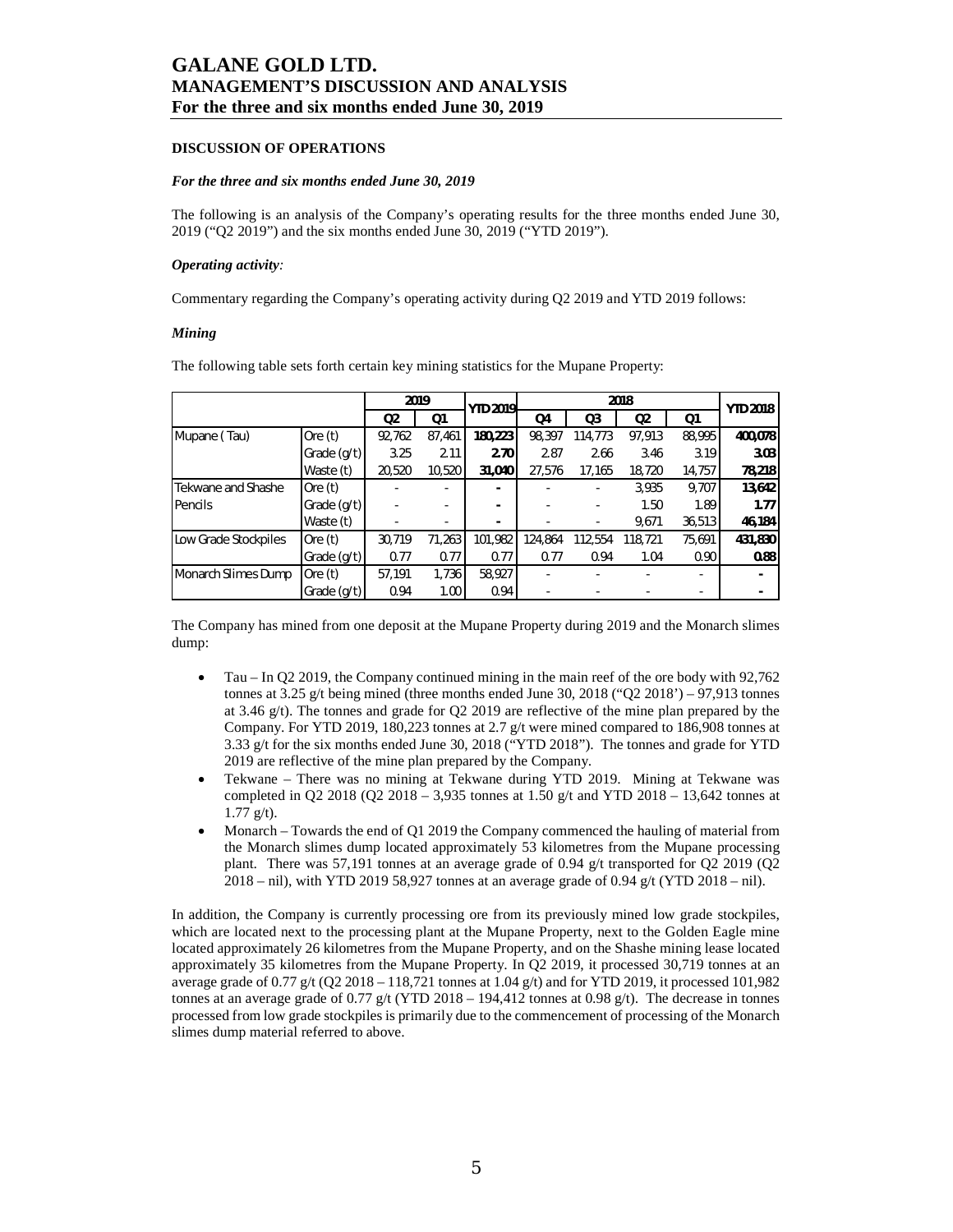### *Processing*

The following table sets forth certain key processing statistics at the Mupane Property:

|                       |       | 02 2019   01 2019 | <b>YTD</b> |       | Q4 2018   Q3 2018   Q2 2018   Q1 2018 |        |       | <b>YTD</b>        |
|-----------------------|-------|-------------------|------------|-------|---------------------------------------|--------|-------|-------------------|
|                       |       |                   | 2019       |       |                                       |        |       | 2018              |
| Ore milled (000t)     | 179   | 161               | 340        | 217   | 221                                   | 214    | 179   | 831               |
| Head grade (g/t)      | 2.12  | 1.69              | 1.91       | 1.77  | 1.87                                  | 2.19   | 2.09  | 1.97 <sub>1</sub> |
| Recovery (%)          | 71.4% | 72.3%             | 71.8%      | 75.1% | 64.2%                                 | 66.8%  | 63.5% | 67.4%             |
| Gold production (oz.) | 8.694 | 6.326             | 15,020     | 9.245 | 8.545                                 | 10.088 | 7.649 | 35,527            |

Gold production in Q2 2019 was 8,694 ounces compared to 10,088 ounces in Q2 2018. The ore milled for  $Q2$  2019 of 179kt  $(Q2 2018 - 214kt)$  was lower than the preceding quarters with the average feed rate impacted by ongoing issues with the SAG mill motor armature and windings. This was due to inconsistent incoming power feed requiring the motor to be sent for rewinding and replaced with a smaller spare motor, which was completed in May 2019. The grade in Q2 2019 of 2.12  $g/t$  was below the grade for Q2 2018 of 2.19 g/t and was reflective of the feedstock available. The recovery for Q2 2019 of 71.4% was above the recovery for Q2 2018 of 66.8%. The increased recovery was reflective of the favourable mineralogy within the ore processed for Q2 2019.

Gold production for YTD 2019 was 15,020 ounces compared to 17,737 ounces for YTD 2018. The ore milled for YTD 2019 of 340kt (YTD 2018 – 393kt) was lower than the preceding quarters with the average feed rate impacted by ongoing issues with the SAG mill motor armature and windings. This was due to inconsistent incoming power feed as mentioned above, which was resolved in May 2019. In addition, the SAG mill ran in closed circuit during the first quarter, while completing the repair of the ball mill starter transformer which was again damaged by inconsistent incoming power feed. The grade for YTD 2019 of 1.91 g/t was below the grade for YTD 2018 of 2.15 g/t and was reflective of the feedstock available. The recovery for YTD 2019 of 71.8% was above the recovery for YTD 2018 of 65.1%. The increased recovery was reflective of the favourable mineralogy within the ore processed for YTD 2019.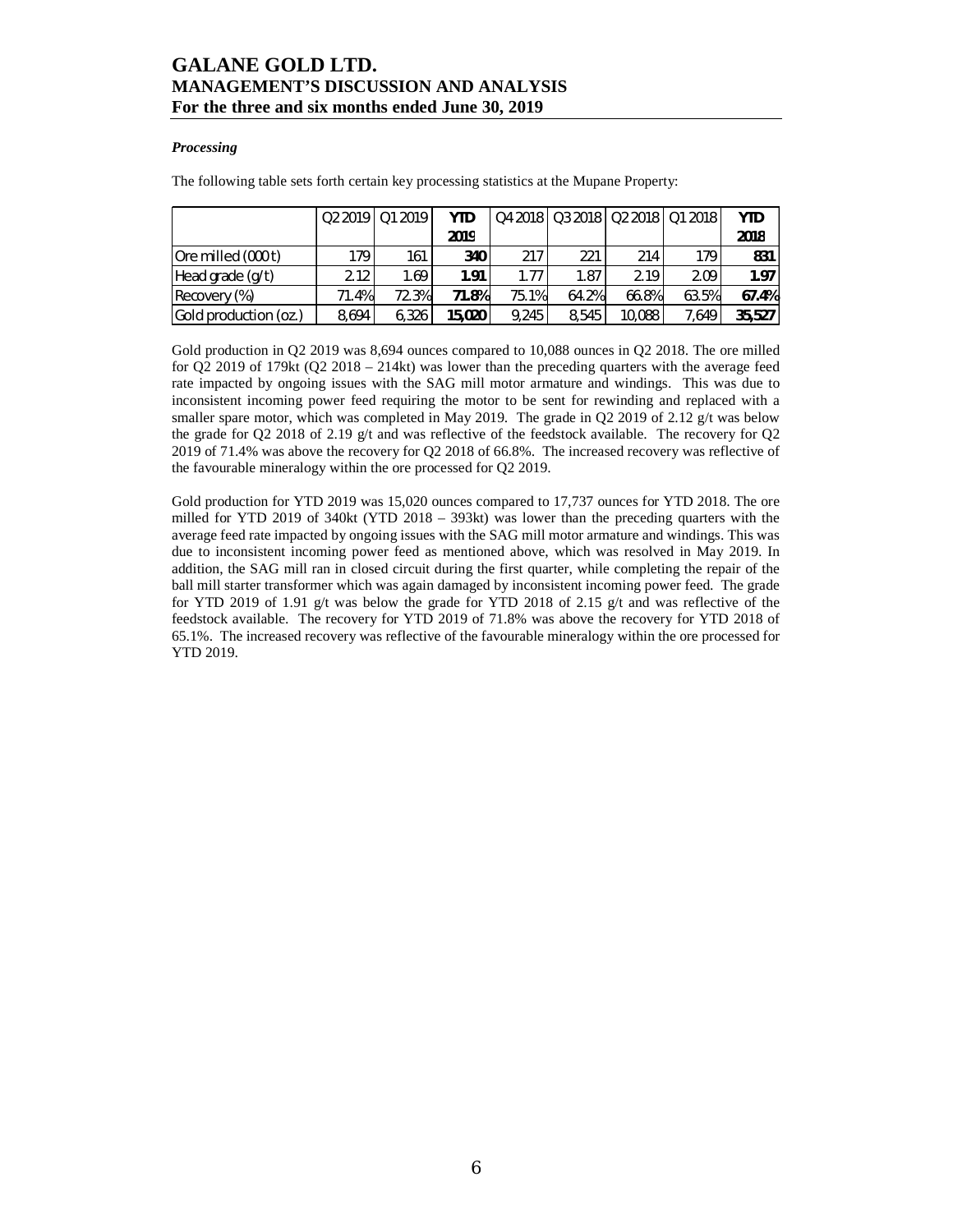#### *Revenue and earnings from mining operations*

The table below outlines the revenue and earnings from mining operations on a total dollar basis, and on a per ounce of gold sold basis:

|                                                                           | Q2 2019      | Q1 2019     | <b>YTD 2019</b> |        |  |
|---------------------------------------------------------------------------|--------------|-------------|-----------------|--------|--|
| Revenue $(000)$                                                           | \$<br>11,425 | \$<br>8,476 | \$              | 19,901 |  |
| Gold sold (oz.)                                                           | 8,750        | 6,565       |                 | 15,315 |  |
| Earnings (Loss) from<br>mining operations<br>(000)                        | \$<br>821    | \$<br>(823) | \$              | (2)    |  |
| Operating cash cost<br>excluding royalties<br>$(\frac{\csc(1)}{2})^{(1)}$ | \$<br>966    | \$<br>1,189 | \$              | 1,060  |  |

|                                                                        | Q2 2018      | Q1 2018     | <b>YTD 2018</b> |        |  |
|------------------------------------------------------------------------|--------------|-------------|-----------------|--------|--|
| Revenue $(000)$                                                        | \$<br>13,170 | \$<br>9,908 | \$              | 23,078 |  |
| Gold sold (oz.)                                                        | 10,259       | 7,562       |                 | 17,821 |  |
| Earnings (Loss) from<br>mining operations<br>(000)                     | \$<br>2,191  | \$<br>274   | \$              | 2,465  |  |
| Operating cash cost<br>excluding royalties<br>$(\frac{\xi}{oz})^{(1)}$ | \$<br>905    | \$<br>976   | \$              | 935    |  |

Note:

(1) Operating cash cost excluding royalties per ounce is a non-GAAP measure. See "Supplemental Information to Management's Discussion and Analysis".

In the three months ended June 30, 2019, the Company generated \$11.4 million in revenue from the sale of 8,750 ounces of gold plus incidental silver at an average combined price of \$1,305 per ounce and earnings from mining operations of \$0.5 million. This compares to \$13.2 million in revenue from the sale of 10,259 ounces of gold plus incidental silver at an average combined price of \$1,284 per ounce and earnings from mining operations of \$2.2 million in Q2 2018.

The reason for the change in earnings from mining operations from Q2 2019 to Q2 2018 is a result of several factors:

- Gold sales for Q2 2019 were 1,509 ounces less than in Q2 2018. The impact of the reduced ounces sold was partially offset by an increase in the average gold price achieved of \$21 per ounce, resulting in an overall revenue decrease of \$1.7 million compared to Q2 2018.
- Mining costs in Q2 2019 were \$3.1 million compared to \$3.4 million in Q2 2018. The decrease in cost is due mainly to no mining occurring at Tekwane during the current quarter.
- Processing costs in Q2 2019 of \$5.0 million were consistent with Q2 2018 of \$5.0 million. The actual tonnes milled decreased from 214,378 tonnes in Q2 2018 to 178,918 tonnes in Q2 2019; however, costs did not reflect the reduction in feed tonnes for the current quarter. The increase in costs reflected the processing of ore from sources with higher consumable consumption, particularly cyanide and steel mill balls.
- General and administration costs in Q2 2019 were \$0.8 million compared to \$1.0 million in Q2 2018.
- Depreciation and amortization expense was \$1.7 million in Q2 2019 compared to \$1.5 million in Q2 2018.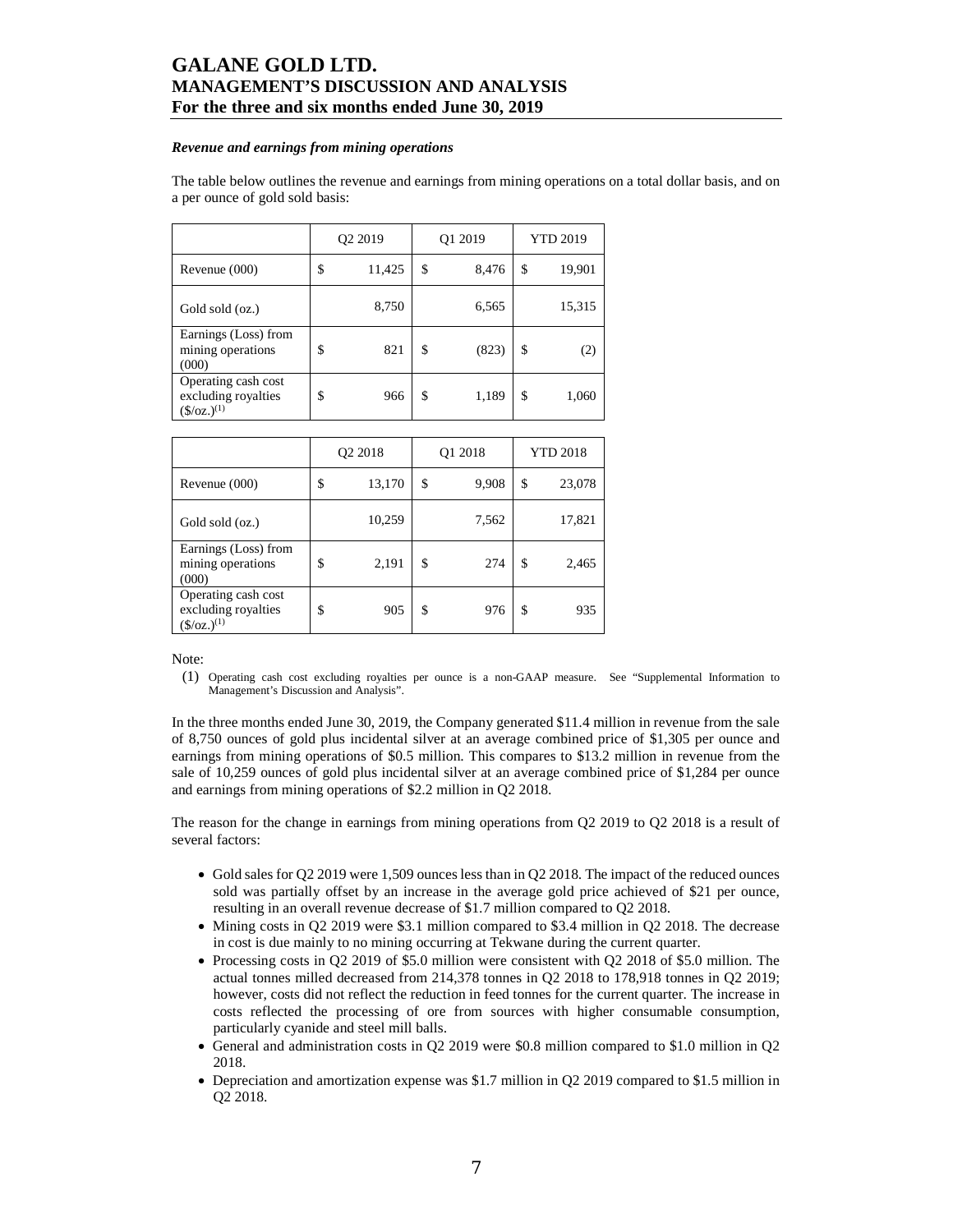As a result of the above factors the operating cash cost per ounce excluding royalties in Q2 2019 was \$966 compared to \$905 per ounce in Q2 2018.

YTD 2019 the Company generated \$19.9 million in revenue from the sale of 15,315 ounces of gold plus incidental silver at an average combined price of \$1,299 per ounce, generating a loss from mining operations of \$0.3 million. This compares to \$23.1 million in revenue from the sale of 17,821 ounces of gold plus incidental silver at an average combined price of \$1,295 per ounce and earnings from mining operations of \$2.5 million for YTD 2018.

The reason for the change in earnings from mining operations for YTD 2019 to YTD 2018 is a result of several factors:

- Gold sales for YTD 2019 were 2,506 ounces less than YTD 2018. The impact of the reduced ounces sold was partially offset by an increase in the average gold price achieved of \$4 per ounce, resulting in an overall revenue decrease of \$3.2 million compared to YTD 2018.
- Mining costs for YTD 2019 were \$6.0 million compared to \$6.7 million for YTD 2018. The decrease in cost is due mainly to no mining occurring at Tekwane during the current year.
- Processing costs for YTD 2019 of \$9.3 million were consistent with YTD 2018 of \$9.0 million. The actual tonnes milled decreased from 393,463 tonnes YTD 2018 to 340,241 tonnes YTD 2019; however, costs did not reflect the reduction in feed tonnes for the current year. The increase in costs reflected the processing of ore from sources with higher consumable consumption, particularly cyanide and steel mill balls.
- General and administration costs for YTD 2019 were \$1.6 million compared to \$2.0 million for YTD 2018.
- Depreciation and amortization expense was \$2.9 million for YTD 2019 compared to \$2.9 million for YTD 2018.

As a result of the above factors the operating cash cost per ounce excluding royalties for YTD 2019 was \$1,060 compared to \$935 per ounce for YTD 2018.

#### *Results*

The Company's earnings (loss) comprised of:

|                                | O <sub>2</sub> 2019 |    | <b>YTD 2019</b> | O <sub>2</sub> 2018 |            | <b>YTD 2018</b> |             |
|--------------------------------|---------------------|----|-----------------|---------------------|------------|-----------------|-------------|
| Earnings (Loss) from mining    | \$<br>821,263       | \$ | (1,960)         | \$                  | 2,191,008  | \$              | 2,464,676   |
| operations                     |                     |    |                 |                     |            |                 |             |
| <b>Exploration costs</b>       |                     |    | (4,111)         |                     | (57, 809)  |                 | (117,985)   |
| Corporate general and          |                     |    |                 |                     |            |                 |             |
| administrative costs           | (186,919)           |    | (827,106)       |                     | (587, 655) |                 | (1,172,877) |
| Stock-based compensation       | (36,081)            |    | (72, 282)       |                     | (58,905)   |                 | (123,918)   |
| Foreign exchange gain (loss)   | 76,415              |    | (37, 324)       |                     | 1,228,870  |                 | 633,655     |
| Interest on long term debt     | (137, 384)          |    | (478, 334)      |                     | (70, 877)  |                 | (118,550)   |
| Galaxy on-going costs          | (402, 934)          |    | (622, 548)      |                     | (156, 219) |                 | (448, 424)  |
| Other income (expenses)        | (5,338)             |    | (31, 641)       |                     | (7,545)    |                 | (4,615)     |
| Other financing income (costs) | 33,602              |    | (10, 175)       |                     | (81,717)   |                 | (185, 653)  |
|                                |                     |    |                 |                     |            |                 |             |
|                                | \$<br>162,624       | S  | (2,085,481)     | \$                  | 2,399,151  | \$              | (926, 309)  |

Galaxy's on-going costs for Q2 2019 and YTD 2019 were impacted by the re-commencement of the project at the Galaxy Property. By comparison, Galaxy's ongoing costs for Q2 2018 and YTD 2018 represent the net cost incurred to idle the plant while in care and maintenance.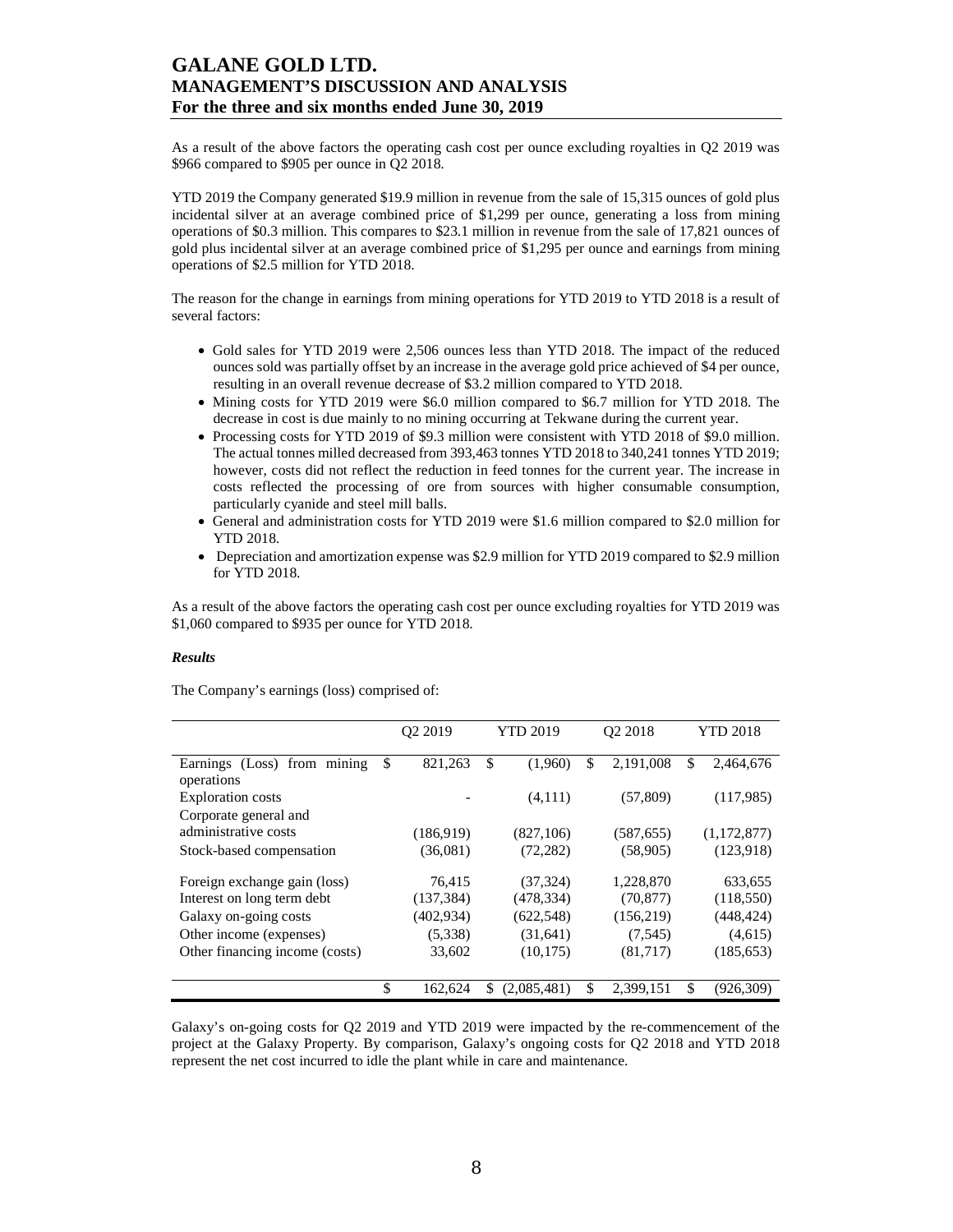|                    | Q2 2019       |   | <b>YTD 2019</b> |    | Q2 2018 | <b>YTD 2018</b> |           |  |
|--------------------|---------------|---|-----------------|----|---------|-----------------|-----------|--|
| Professional fees  | \$<br>134.723 | S | 298.483         | \$ | 142.221 | \$              | 272,200   |  |
| Management fees to |               |   |                 |    |         |                 |           |  |
| officers           | (165, 563)    |   | 117,649         |    | 304,071 |                 | 612,530   |  |
| Investor relations | 37.920        |   | 80,906          |    | 26,265  |                 | 26,265    |  |
| Corporate general  |               |   |                 |    |         |                 |           |  |
| and administration | 179,839       |   | 330,068         |    | 115,098 |                 | 261,882   |  |
|                    | \$<br>186.919 | S | 827,106         | S  | 587,655 | S               | 1,172,877 |  |

Corporate general and administration costs are comprised of the following:

### **SUMMARY OF FINANCIAL POSITION**

Selected Consolidated Statement of Financial Position Data:

|                            | June 30,    | March 31,    | December 31. | September 30, |
|----------------------------|-------------|--------------|--------------|---------------|
|                            | 2019        | 2019         | 2018         | 2018          |
|                            | \$          | \$           | \$           | S             |
|                            |             |              |              |               |
| Total current assets       | 9,510,559   | 7.606.437    | 10.433.238   | 8,635,671     |
| Total current liabilities  | 17,338,010  | 14, 125, 556 | 13,268,658   | 10,347,024    |
| Working capital            | (7,827,451) | (6,519,119)  | (2,835,420)  | (1,711,353)   |
| Non-current assets         | 39,855,606  | 38,705,198   | 35,921,949   | 35,608,850    |
| Non-current liabilities    | 19,056,410  | 19,413,038   | 18, 101, 585 | 19,971,442    |
| Total shareholders' equity | 12.971.745  | 12,773,041   | 14.984.944   | 13.926.055    |

|                            | June 30.     | March 31.   | December 31. | September 30,  |
|----------------------------|--------------|-------------|--------------|----------------|
|                            | 2018         | 2018        | 2017         | 2017           |
|                            | \$           | \$          | \$           |                |
|                            |              |             |              |                |
| Total current assets       | 10,032,561   | 8,530,210   | 8,906,012    | 8,310,348      |
|                            |              |             |              |                |
| Total current liabilities  | 11,052,174   | 11,885,613  | 19,784,067   | 19,968,563     |
| Working capital            | (1,019,613)  | (3,355,403) | (10,878,055) | (11, 658, 215) |
| Mining assets              | 36, 366, 842 | 36,839,800  | 37.645.844   | 35,946,031     |
|                            |              |             |              |                |
| Non-current liabilities    | 20,205,601   | 20,800,825  | 12,676,388   | 12,338,333     |
| Total shareholders' equity | 15, 141, 628 | 12,683,572  | 14,091,401   | 11,949,483     |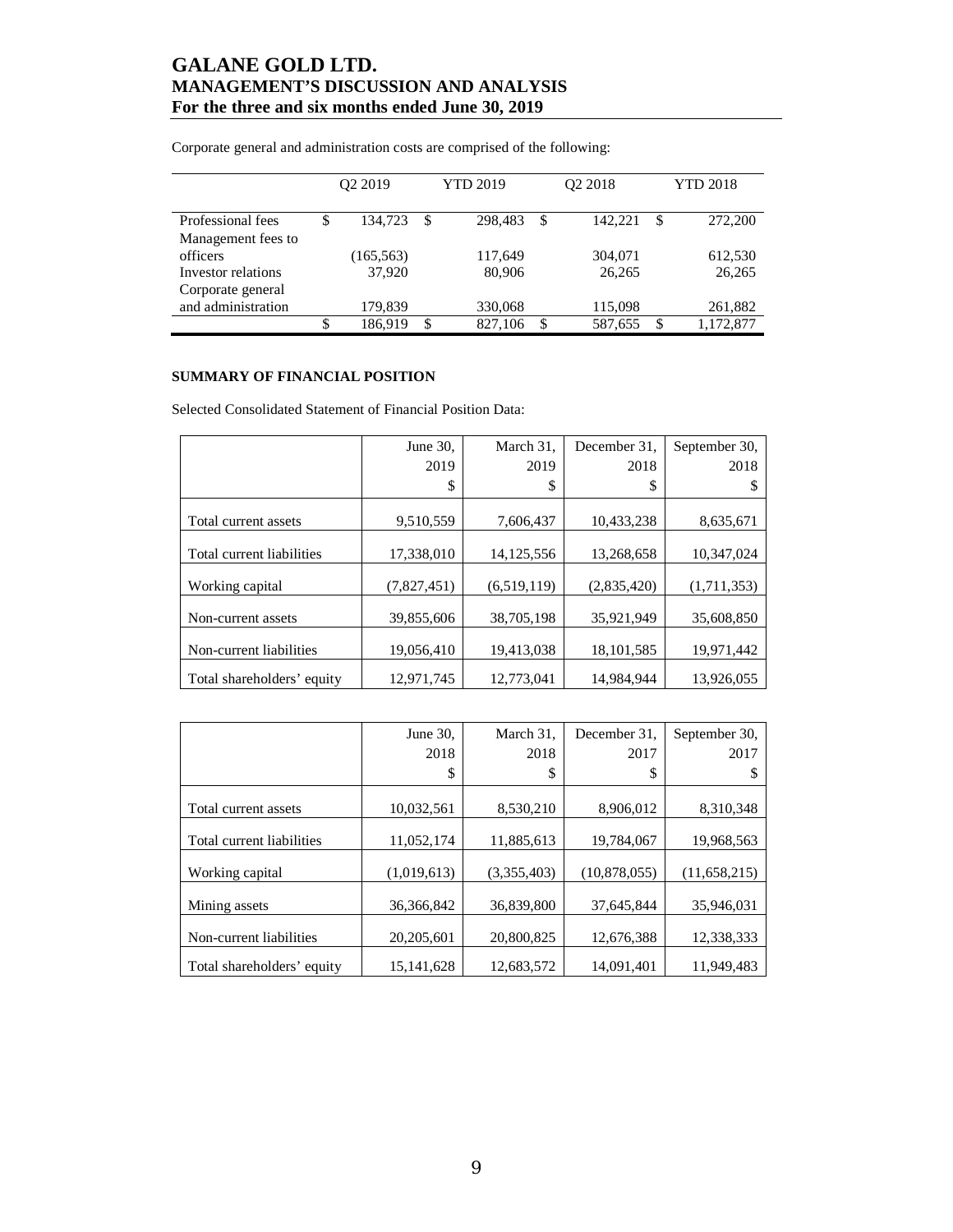In Q2 2019 there was a working capital deficiency of \$7.8 million, an increase of \$1.3 million from Q1 2019. The increase in working capital deficiency was mainly due to the following movements in total current liabilities and cash balance:

- A cash balance increase of \$1.5 million.
- Trade and other receivables remained consistent at \$1.6 million, with a \$0.2 million increase in trade receivables, offset by a \$0.2 million decrease in prepayments.
- An increase of \$0.3 million for inventories, with an increase of \$0.3 million in stores inventory for the quarter, with a \$0.1 million increase in ore stockpiles offset by a \$0.1 million decrease in gold in process inventory.
- An increase of \$1.1 million in accounts payable and accruals, with accounts payable increasing \$1.4 million, with creditors at Galaxy increasing \$0.5 million consistent with the restart of mining operations and processing plant upgrade, and Mupane creditors increasing \$0.9 million. Offset by a decrease of \$0.3 million in accrued liabilities for Q2 2019.
- An increase of \$2.1 million in interest bearing loans and borrowings in Q2 2019, with current deferred royalties increasing \$1.5 million consistent with the repayment schedule agreed with the Government of Botswana in March 2018, and an increase of \$0.8 million for the current portion of the Barak facility, offset by a \$0.1 million reduction in the current portion of the right of use lease liability.

In Q2 2019, non-current liabilities decreased by \$0.4 million, due to a decrease of \$1.7 million in deferred royalties re-allocated to current, a \$0.2 million reduction in the non-current debenture following the first interest payment as per the amended and restated Traxys Debenture and a \$0.1 million reduction in the US dollar denominated warrants following revaluation, offset by an increase of \$1.6 million for the noncurrent portion of funding for the Galaxy project, and \$0.1 million increase in rehabilitation provisions.

Total shareholders' equity in Q2 2019 increased by \$0.2 million primarily as a result of the net earnings for the quarter of \$0.2 million.

For YTD 2019 there was a working capital deficiency of \$7.8 million, an increase of \$5.0 million from the year ended December 31, 2018. The increase in working capital deficiency was mainly due to the following movements in total current liabilities and cash balance:

- A cash balance decrease of \$0.3 million.
- Trade and other receivables decreased by \$0.2 million, with a decrease of \$0.2 million in taxes recoverable and \$0.2 million decrease in prepayments offset by a \$0.2 million increase in trade receivables.
- A decrease of \$0.4 million for inventories, with a decrease of \$0.4 million in stores inventory for the quarter and a \$0.1 million decrease in gold in process inventory, offset by an increase of \$0.1 million in ore stockpiles.
- An increase of \$0.2 million in accounts payable and accruals offset by a \$0.2 million decrease in accrued liabilities.
- An increase of \$4.3 million in interest bearing loans and borrowings, with current deferred royalties increasing \$2.9 million consistent with the repayment schedule agreed with the Government of Botswana in March 2018, the addition of \$0.5 million for the Right of Use liability recognized with the adoption of changes to IFRS 16 Leases (refer to "Changes in Accounting Standards"), an increase of \$0.8 million for the current portion of the Barak loan facility and \$0.1 million on recognition of the royalty payable on initial drawdown of funding for the Galaxy project.

For YTD 2019, non-current liabilities increased by \$1.0 million, with an increase of \$1.2 million for the Right of Use liability recognized with the adoption of changes to IFRS 16 Leases (refer to "Changes in Accounting Standards"), an increase of \$3.0 million for the initial drawdown of funding for the Galaxy project, an increase of \$0.2 million on recognition of the royalty payable on initial drawdown of funding for the Galaxy project, an increase of \$0.1 million for equipment lease rental payments, and a \$0.2 million increase in rehabilitation provisions, offset by a decrease of \$3.5 million in deferred royalties re-allocated to current, and a decrease of \$0.1 million on revaluation of US dollar denominated warrants.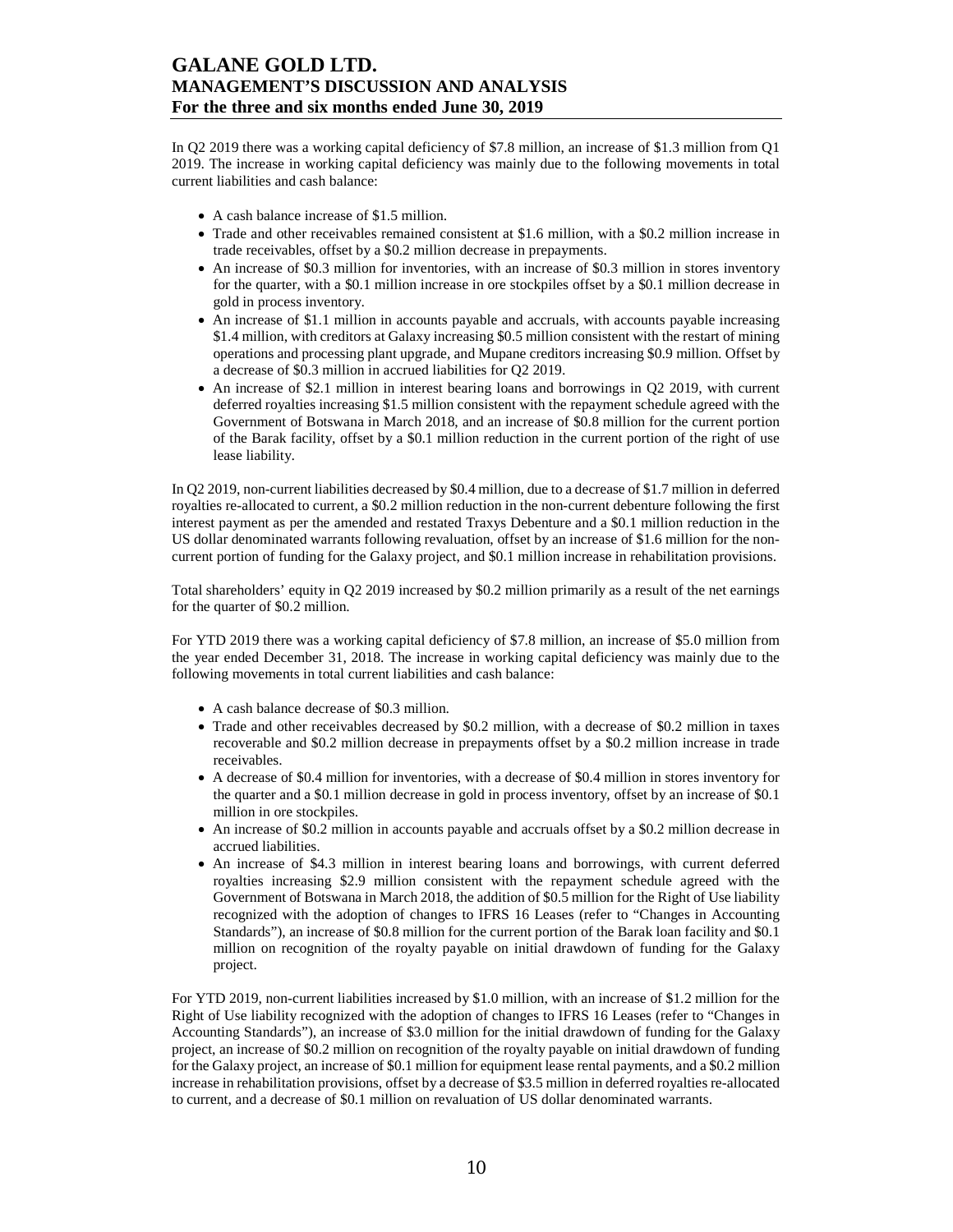Total shareholders' equity for YTD 2019 decreased by \$2.0 million primarily as a result of the net loss for the year to date of \$2.1 million.

### **LIQUIDITY AND CAPITAL RESOURCES**

The Company defines capital as consisting of shareholders' equity, being comprised of issued capital stock, contributed surplus and deficit and long term debt. The Company's objectives when managing capital are primarily to support the creation of shareholder value, but also to ensure that the Company is able to meet its financial obligations as they become due. The Company has not declared or paid any dividends on its Common Shares.

In order to fund the business activities intended in its current business plan, management expects that the Company's mining operations will continue to provide positive cash flow from its operations that is more than sufficient to support its corporate expenses, capital expenditure requirements and exploration activities. As described above under "Summary of Financial Position", at June 30, 2019, the Company had a working capital deficiency of \$7.8 million with cashflow from operations of \$2.0 million for YTD 2019.

The revenue of the Company is dependent upon the spot price of gold. At the current level of operating costs, the Company will continue to generate positive cash flow on an annual basis from operations even if there was a 10% reduction in the spot price of gold as at the date of this MD&A.

The Company's officers and senior management take full responsibility for managing the Company's capital and do so through monthly meetings and regular review of financial information. The Company's Board of Directors is responsible for overseeing this process.

On March 5, 2018, the Company announced that it had entered into the Barak Facility. The funds are to be used towards the refurbishment and expansion of the processing facilities and restarting underground mining operations at the Galaxy Property. The last of the conditions precedent to the Barak Facility were satisfied in October 2018, with the first drawdown of funds under the Barak Facility occurring in February 2019. See "Outlook" above.

#### *Liquidity risk*

As at June 30, 2019, the Company had a working capital deficiency of \$7.8 million compared to a deficiency of \$2.8 million at December 31, 2018.

During the six months ended June 30, 2019, the Company paid, on a timely basis, the 5% royalty to the government of Botswana on all gold sales in accordance with the terms of the royalty. The royalty expense for the six months ended June 30, 2019, was \$1.0 million, which was funded from cash flows from operations, in addition to \$0.8 million repaid from deferred royalties in accordance with the agreement with the Government of Botswana for the repayment of deferred royalties. The Company has unsecured convertible debt in the amount of \$2.7 million that is due in November 2019, and the Company will look to renegotiate the maturity date of such debt.

The operating performance at the Mupane mine for the six months ended June 30, 2019 was impacted by operational challenges, with a loss from operations of \$0.0 million, compared to earnings of \$2.5 million for the same period in 2018. However, with the ongoing strength in gold price, the Company remains confident in achieving its full year budget allowing the Company to generate sufficient cashflow from operations in order to meet its obligations as they fall due for at least the next 12 months.

The current commodity price and exchange rate environment can be volatile which may have an impact on the Company's cash flows. Despite the higher gold price currently being realized, the Company continues to review its near term operating plans and to take steps to reduce costs and maximize cash flow generated from operations.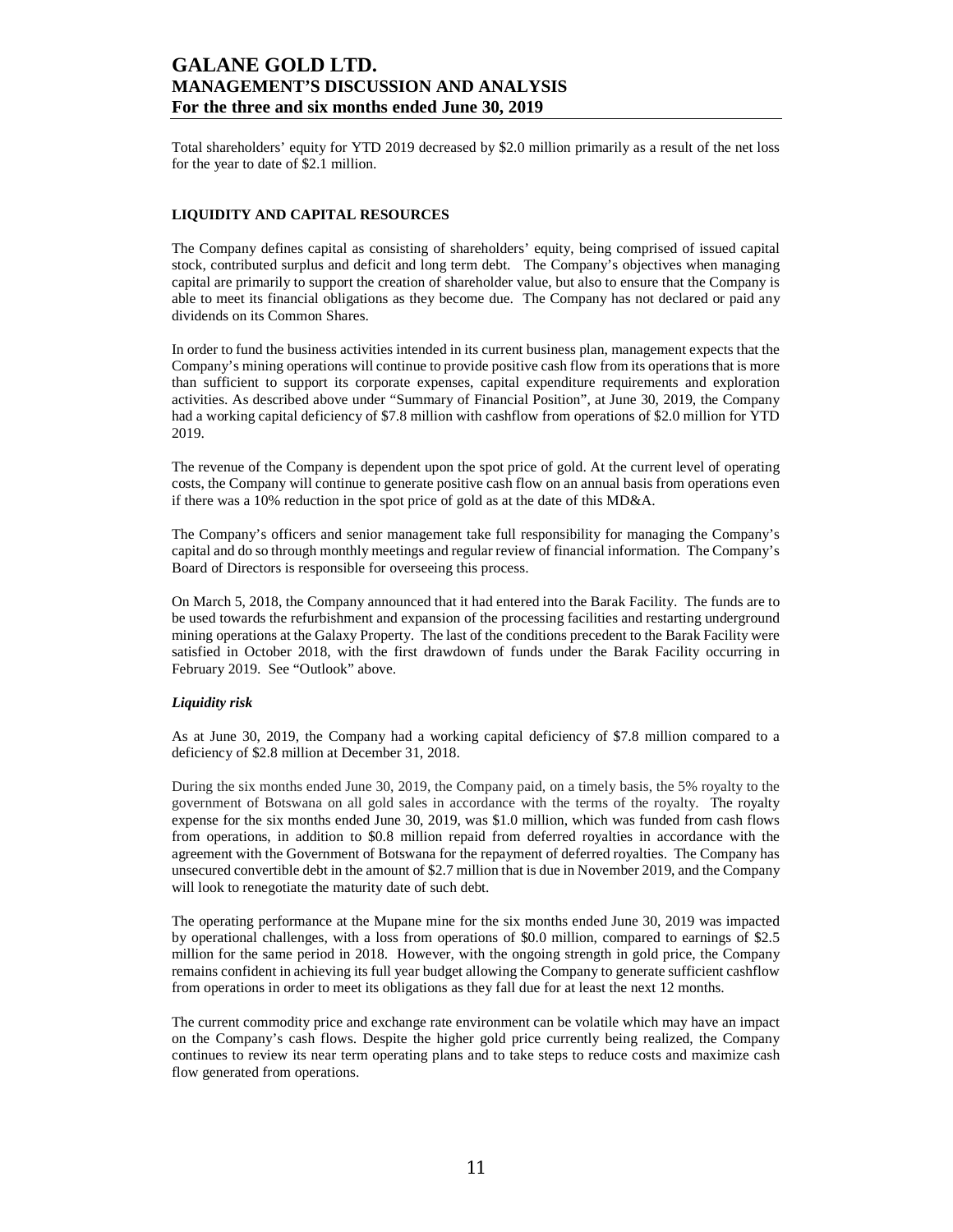## **SUMMARY OF QUARTERLY RESULTS**

The following table summarizes the Company's selected quarterly information for each of the eight most recently completed quarters:

|                                     |              |              | Three months ended |               |
|-------------------------------------|--------------|--------------|--------------------|---------------|
|                                     | June 30,     | March 31,    | December 31.       | September 30, |
|                                     | 2019         | 2019         | 2018               | 2018          |
|                                     | \$           | \$           | S                  | S             |
| Revenue                             | 11,424,704   | 8,476,421    | 11,017,035         | 10,555,280    |
| Total mining costs                  | (10,603,441) | (9,299,644)  | (9,705,264)        | (11,360,302)  |
| Non-mining expenses                 | (658, 639)   | (1,424,882)  | (1,301,258)        | (453, 744)    |
| (Loss) earnings                     | 162,624      | (2,248,105)  | 10,513             | (1,258,766)   |
| (Loss) earnings per share           |              |              |                    |               |
| <b>Basic</b>                        | 0.00         | (0.01)       | (0.00)             | (0.01)        |
| Fully diluted                       | 0.00         | (0.01)       | (0.00)             | (0.01)        |
| Total assets at end of quarter      | 49,366,165   | 46, 311, 635 | 46, 355, 187       | 44,244,521    |
| Total liabilities at end of quarter | 36,394,420   | 33,538,594   | 31,370,243         | 30,318,466    |
| Total equity at end of quarter      | 12,971,745   | 12,773,041   | 14,984,944         | 13,926,055    |

|                                     |              | Three months ended |              |               |
|-------------------------------------|--------------|--------------------|--------------|---------------|
|                                     | June 30,     | March 31,          | December 31. | September 30, |
|                                     | 2018         | 2018               | 2017         | 2017          |
|                                     | \$           | S                  | S            |               |
| Revenue                             | 13,169,757   | 9,907,949          | 10,555,110   | 11,800,622    |
| Total mining costs                  | (10,978,749) | (9,634,281)        | (8,189,893)  | (9,987,271)   |
| Non-mining expenses                 | 208,143      | (1,746,510)        | (401, 662)   | (527,090)     |
| Earnings (loss)                     | 2,399,151    | (1,472,842)        | 1,963,555    | 1,286,261     |
| Earnings (loss) per share           |              |                    |              |               |
| Basic                               | 0.02         | (0.01)             | 0.01         | 0.01          |
| Fully diluted                       | 0.02         | (0.01)             | 0.01         | 0.01          |
| Total assets at end of quarter      | 46,399,403   | 45,370,010         | 46,551,856   | 44,256,379    |
| Total liabilities at end of quarter | 31,257,775   | 32,686,438         | 32,460,455   | 32,306,896    |
| Total equity at end of quarter      | 15, 141, 628 | 12,683,572         | 14,091,401   | 11,949,483    |

**Notes:** 

(1) Information for all periods is presented in accordance with IFRS applicable to interim financial reporting and in U.S. dollars.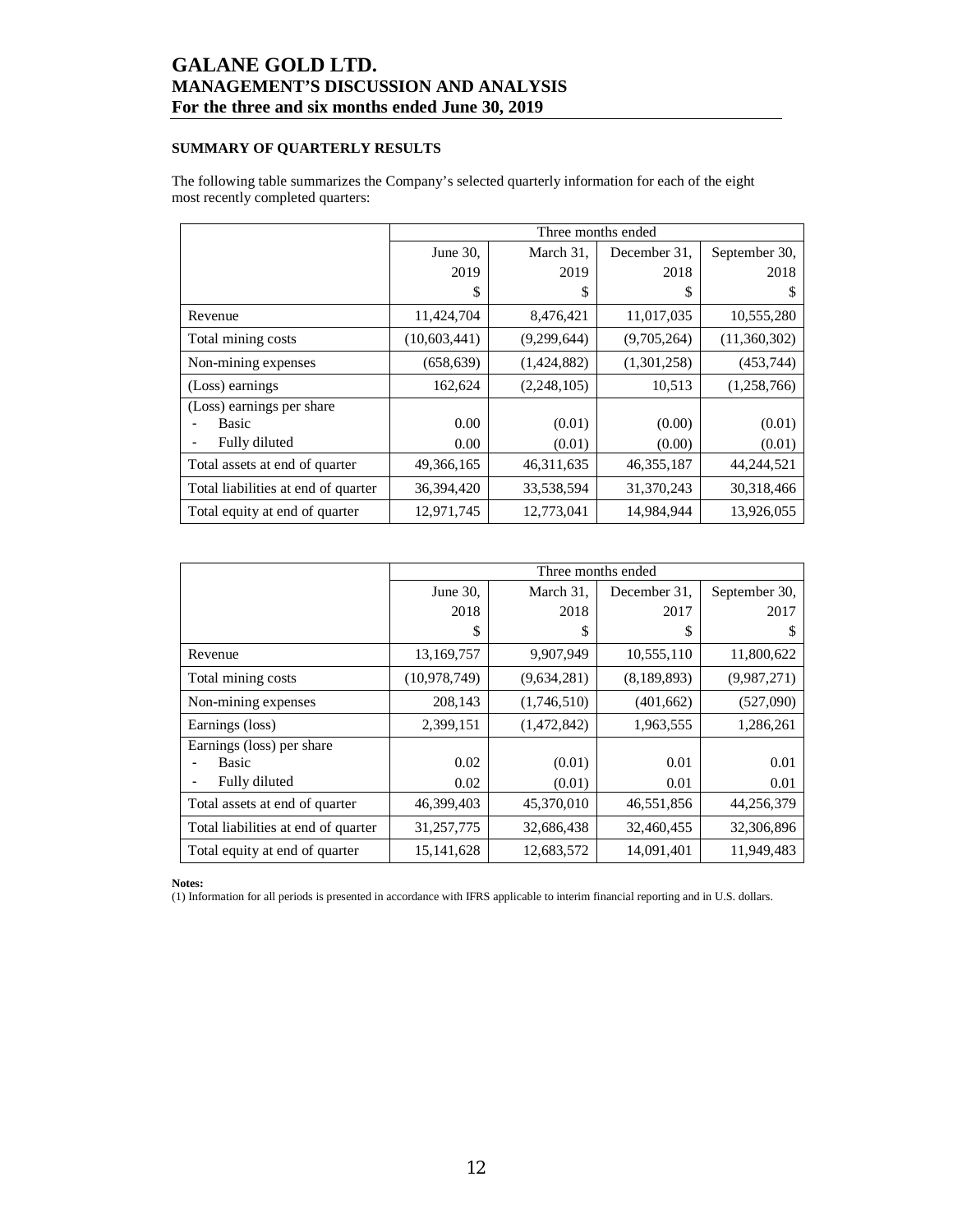### **FINANCIAL INSTRUMENTS**

The Company's financial instruments consist of cash, trade and other receivables, accounts payable and accrued liabilities, interest bearing loans and borrowing, and warrants denominated in foreign currencies. The fair value of the Company's trade and other receivables, and accounts payable and accrued liabilities approximate their carrying value. The Company's other financial instruments, specifically interest bearing loans and borrowings are recorded at amortized cost using the effective interest rate method.

Credit risk is the risk that one party to a financial instrument will cause a loss for the other party by failing to discharge an obligation. The Company is subject to normal industry credit risks. The Company currently has no trade receivables for the purchase of the gold it produces, and the other receivable balance consists of amounts outstanding on tax credits from governmental authorities, each of which are expected to be paid in the near term at face value. The Company's exposure to credit risk is minimal.

Liquidity risk is the risk that an entity will encounter difficulty in meeting obligations associated with financial liabilities. The Company's approach to managing liquidity risk is to ensure that it will have sufficient liquidity to meet liabilities when due. As at June 30, 2019, the Company had current assets of \$9,510,559 (December 31, 2018 - \$10,433,238) to settle current liabilities of \$17,338,010 (December 31, 2018 - \$13,268,658). All of the Company's financial liabilities have contractual maturities of less than 60 days and are subject to normal trade terms. See "Liquidity and Capital Resources" section for further commentary on the Company's liquidity risks.

Interest risk is the risk that the fair value of future cash flows will fluctuate as a result of changes in market risk.

Currency risk is the risk that the fair value or future cash flows of a financial instrument will fluctuate because of changes in foreign exchange rates. The Company's operations are in Botswana, South Africa and Canada and its functional currency is U.S. dollars. The international nature of the Company's operations results in foreign exchange risk as transactions are denominated in foreign currencies, including the Botswana Pula, the South African Rand and Canadian Dollars. The operating results and the financial position of the Company are reported in U.S. dollars. The fluctuations of the operating currencies in relation to the U.S. dollar will, consequently, have an impact upon the reported results of the Company and may also affect the value of the Company's assets and liabilities. The Company monitors the volatility of foreign exchange rates and will hedge its currency risk if it determines that the need arises.

Market risk is the risk that the fair values of financial instruments or that the Company's future cash flows will fluctuate because of changes in market commodity rates. The Company's efforts are currently focused on the production of gold. As such, the Company's future cash flows and valuation of its future mineral assets will be exposed to market risk on the price fluctuations of gold as a commodity.

#### **ISSUED AND OUTSTANDING SHARE CAPITAL**

The Company's authorized capital consists of an unlimited number of Common Shares, of which 200,804,760 Common Shares are issued and outstanding as of the date of this MD&A.

The Company adopted a stock option plan (the "Option Plan"). Under the terms of the Option Plan, officers, directors, employees and consultants are eligible to receive grants of stock options to purchase Common Shares for a period of up to ten years from the date of grant, provided that the number of Common Shares reserved for issuance may not exceed 10% of the total issued and outstanding Common Shares at the date of the grant. As of the date of this MD&A, subject to the terms of the Option Plan, options to purchase 8,700,000 Common Shares are outstanding and options to purchase 11,380,476 Common Shares are available for grant.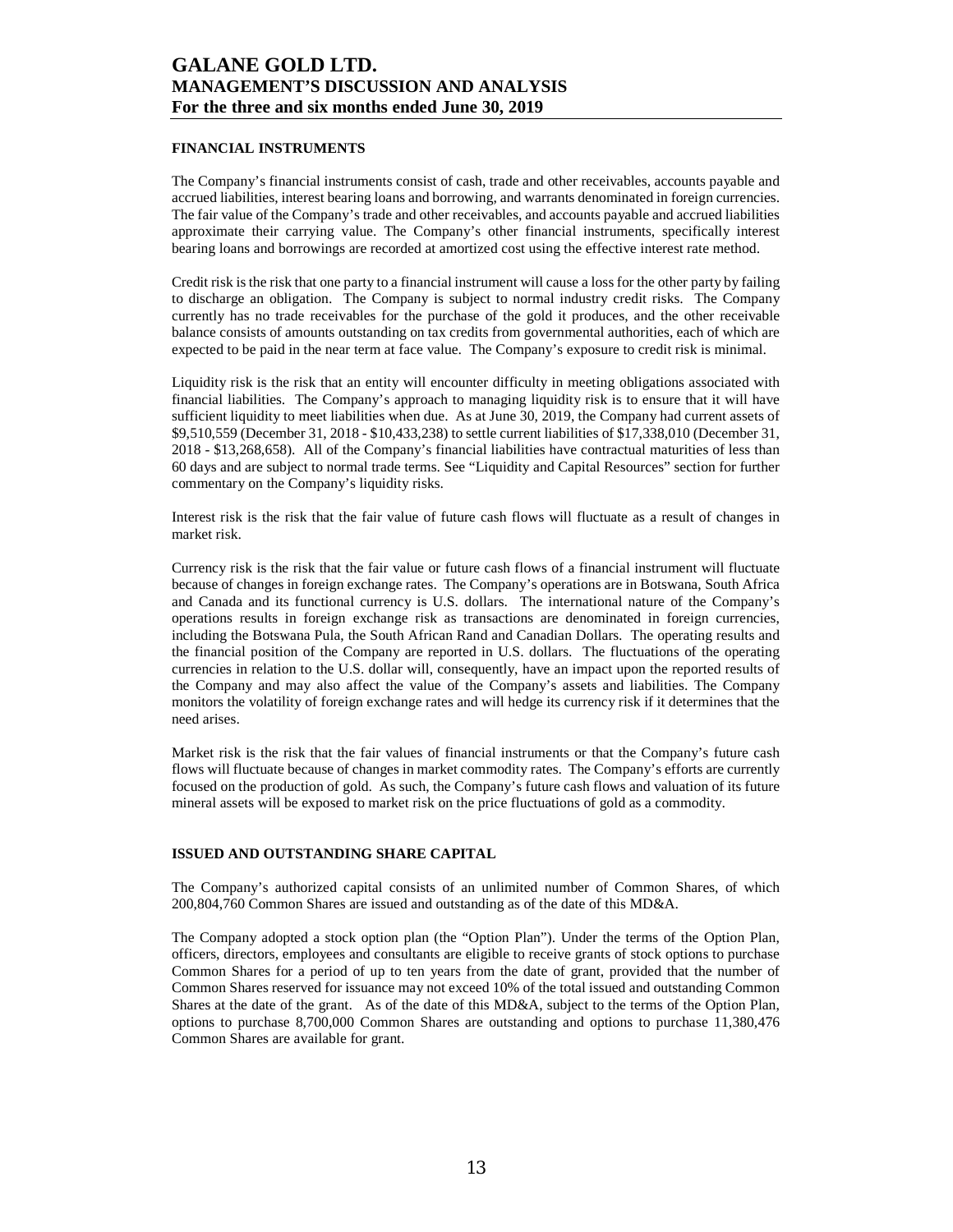The Company adopted a share purchase plan ("SPP") on June 12, 2012. Under the terms of the SPP, each participating officer, director, or employee that has been employed with the Company or its subsidiaries for at least six months is entitled to receive the matching number of Common Shares acquired pursuant to the SPP at no cost to such officer, director or employee. Subject to certain conditions, such deferred matching shares will be issued to the participating officers, directors or employees over a three-year period following the date of the purchase of the qualifying shares. As of the date of this MD&A, no deferred matching shares are owed to the participating officers, directors and employees of the Company.

The Company adopted a deferred share unit plan (the "DSU Plan") on June 3, 2014. Subject to adjustment in certain circumstances, the maximum aggregate number of Common Shares that may be reserved for issuance pursuant to the DSU Plan is 13,262,888 Common Shares. As of the date of this MD&A, subject to the terms of the DSU Plan, participating officers, directors, employees and consultants of the Company may be issued an aggregate of up to 7,327,060 Common Shares pursuant to outstanding deferred share units awarded under the DSU Plan and 965,782 Common Shares have been issued under the DSU Plan.

#### **DEBENTURES**

As part of the acquisition of the Galaxy Property in 2015, the Company issued approximately \$2.4 million aggregate principal amount of unsecured convertible debentures (the "Galaxy Debentures") to settle outstanding debt or contractual obligations owed by Galaxy and its subsidiary Galaxy Gold Reefs (Pty) Ltd. The Galaxy Debentures mature on November 20, 2019 and bear 4% interest per annum, accrued and paid at maturity. The principal is convertible at the option of the holder into Common Shares at a price of  $C$0.58<sup>(1)</sup>$  per share, based on a pre-determined exchange rate of \$1.00: C\$1.30. The interest is convertible into Common Shares, based on a pre-determined exchange rate of \$1.00: C\$1.30, at a price per share equivalent to the greater of C\$1.00 and the Discounted Market Price (as defined by the TSX Venture Exchange) at the time of conversion, subject to acceptance of the TSX Venture Exchange.

In addition, on March 29, 2016, the Company announced that it and its subsidiary, Galaxy, entered into a full and final settlement agreement with Traxys Europe SA, Mine2Market S. à r.l. and certain others (collectively the "Traxys parties") with respect to various outstanding claims arising from the time period when the Traxys parties operated Galaxy's mining operations. In connection with the settlement, the Traxys parties settled their claim for \$4.3 million of indebtedness in exchange for the issuance by the Company of an unsecured convertible debenture of approximately \$3.2 million in aggregate principal (the "Traxys Debenture"). On June 29, 2018, the Company entered into an agreement with applicable Traxys parties to replace the existing Traxys Debenture with an amended and restated debenture (the "A&R Debenture"). Under the terms of the A&R Debenture: (i) the principal is repayable on November 20, 2021 and is convertible at the option of the holder into Common Shares at a price of C\$0.15 per share, based on a pre-determined exchange rate of \$1.00:C\$1.35; (ii) interest is convertible at the option of the holder into Common Shares, based on a pre-determined exchange rate of \$1.00:C\$1.35, at a price equivalent to the greater of C\$0.15 and the Discounted Market Price (as defined in the policies of the TSX Venture Exchange) at the time of conversion; (iii) the Company has a right of forced conversion with respect to the principal where the trading price of the Common Shares exceeds C\$0.15 for 10 consecutive trading days; (iv) the accrued interest to December 31, 2017 becomes payable 7 days after the Company first draws down on the proposed loan facility to be provided to the Company by Barak (see "Outlook" above); and (v) commencing January 1, 2018, interest for a calendar year will be due and payable on March 31 of the subsequent year, with the first such payment being due on March 31, 2019. The first payment of interest under the rescheduled agreement was made in April, 2019.

(1) The initial conversion price of the Galaxy Debentures was C\$1.00 per share. As a result of the completion of the rights offering of the Company in May 2016, the conversion price was adjusted downward to C\$0.58 per share.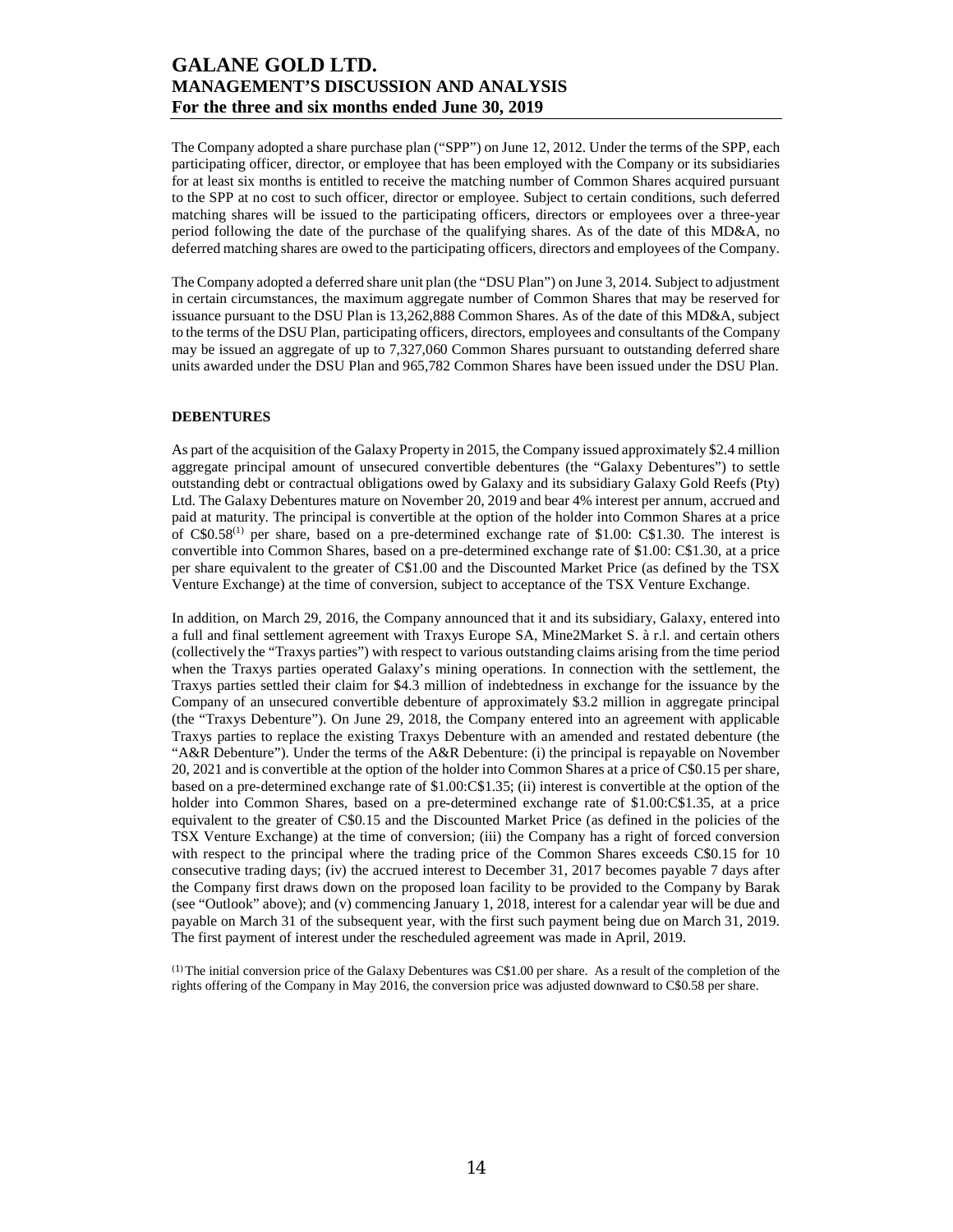### **GALAXY SHARE DONATION**

On March 19, 2019, the Company donated 17% of the issued and outstanding shares of Galaxy to Phakamani Foundation Trust (operating as Phakamani Foundation NPC). The donation was made in relation to the terms of the *Mineral and Petroleum Resources Development Act, 2004* of South Africa, together with the *Broad-Based Social-Economic Empowerment Charter for Mining and Mineral Industry, 2018* and the requirement for Galaxy, as holder of existing gold mining rights, to be comprised, directly or indirectly, of at least a 20% shareholding by historically disadvantaged persons (the "BEE Requirement").

On March 19, 2019, 10% of the issued and outstanding shares of Galaxy Gold Reefs (Pty) Ltd, was donated to a South African community based trust and a South African local employee share scheme. The donation was made in relation to the BEE Requirement.

#### **TRANSACTIONS WITH RELATED PARTIES**

During the three and six months ended June 30, 2019 and 2018, there were no related party transactions.

### **CHANGES IN ACCOUNTING STANDARDS**

The following accounting standard was adopted for the current year:

**(a)** IFRS 16 Leases - The Company adopted IFRS 16 on a retrospective basis effective January 1, 2019. The adoption of this standard did not have any measurement impact on prior period financial results or financial position.

On adoption of IFRS 16, the group recognized lease liabilities in relation to leases which had previously been classified as 'operating leases' under the principles of IAS 17 *Leases*. These liabilities were measured at the present value of the remaining lease payments, discounted using the lessee's incremental borrowing rate as at January 1, 2019. The weighted average lessee's incremental borrowing rate applied to the lease liabilities on January 1, 2019 was 8.5%.

The change in accounting policy had the following effect on the balance sheet on January 1, 2019:

- Recognition of Right of Use liabilities of \$1,896,294.
- Recognition of Right of Use assets of \$1,896,294.

From January 1, 2019, leases are recognized as a right of use asset and corresponding liability at the date at which the leased asset is available for use by the group. Each lease payment is allocated between the liability and finance cost. The finance cost is charged to profit and loss over the lease period so as to produce a constant periodic rate of interest on the remaining balance of the liability for each period. The right of use assets are depreciated over the shorter of their useful life and the lease term on a straight-line basis.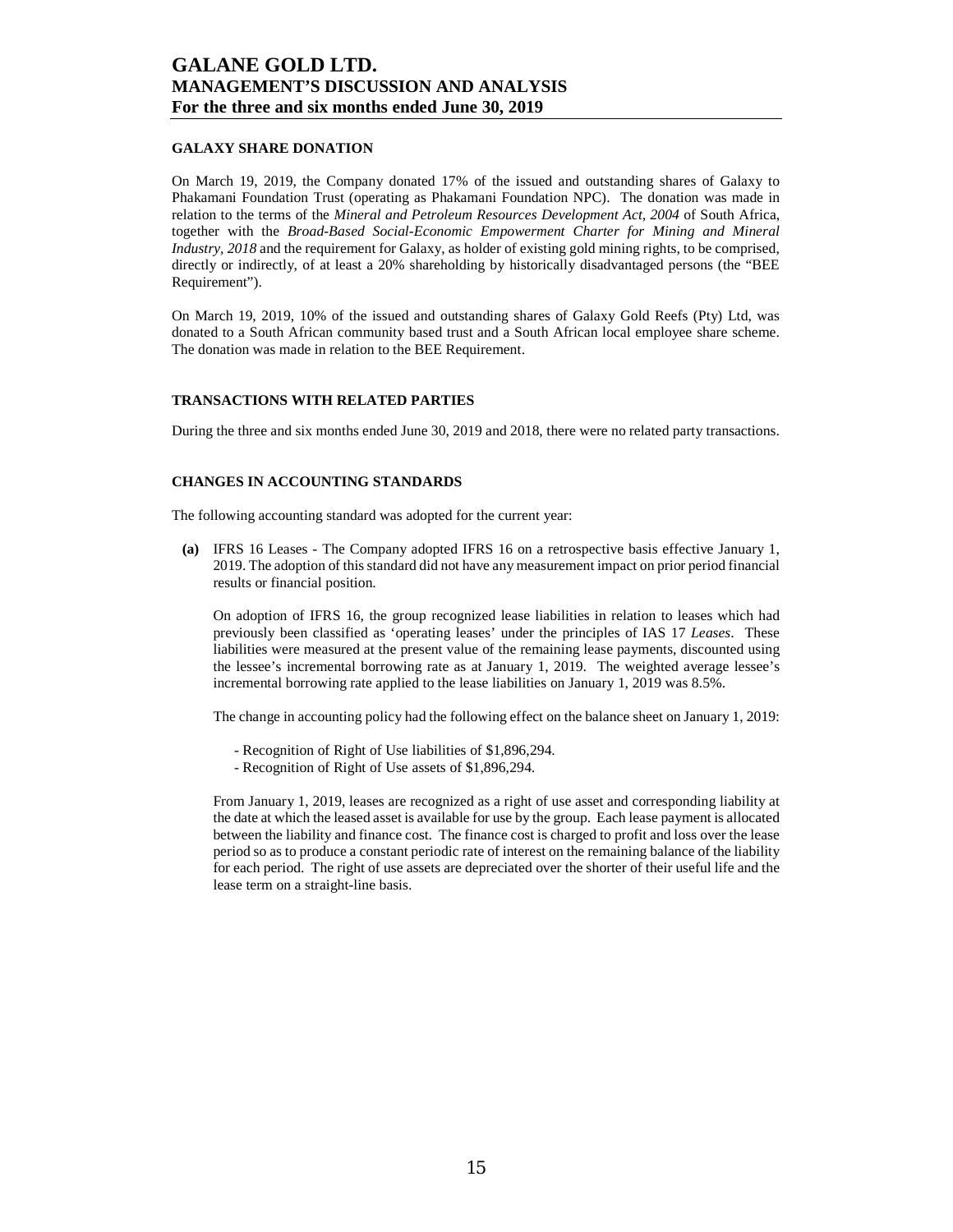### **COMMITMENTS**

As at the date of this MD&A, the Company had the following commitments:

#### **(a) Royalty expenses**

Production from the Mupane operation is subject to Government royalties (included in mining costs) of 5% of revenues based on market prices at the date of shipment. For YTD 2019 the Company expensed \$1,006,904 in royalties (2018 - \$1,186,651).

#### **(b) Claims**

The Company is also subject to the possibility of revised tax assessments for some years. The Company does not believe that, should unfavourable decisions arise from any review of its tax filings, that any amount it might be required to pay will be material. No such amounts have been provided for in the Financial Statements.

### **OFF-BALANCE SHEET ARRANGEMENTS**

Other than the low value operating lease arrangements not recognized on the initial adoption of the revised IFRS 16 Leases, the Company currently has no off-balance sheet arrangements.

### **SUPPLEMENTAL INFORMATION TO MANAGEMENT'S DISCUSSION AND ANALYSIS**

#### **CASH COSTS**

The Company's MD&A refers to operating cash cost per ounce, and operating cash cost excluding royalties per ounce, all non-GAAP performance measures, in order to provide investors with information about measures used by management to monitor performance. Management of the Company uses this information to assess how well the producing gold mines are performing compared to plan and prior periods, and also to assess the overall effectiveness and efficiency of gold mining operations. Cash cost figures are calculated in accordance with a standard developed by the Gold Institute, which was a worldwide association of suppliers of gold and gold products and included leading North American gold producers. The Gold Institute ceased operations in 2002, but the standard is still an accepted standard of reporting cash costs of gold production in North America. Adoption of the standard is voluntary, and the cost measures presented herein may not be comparable to other similarly titled measures of other companies. Cash cost includes mine site operating costs such as mining, processing, administration, but are exclusive of impairment, amortization, reclamation, and exploration and development costs. Operating cash cost is the total cash cost less those costs capitalized as attributable to the removal of excess waste in developing new resources. These costs are then divided by the Company's ounces of gold produced to arrive at the cash cost measures on a per ounce basis. These measures, along with sales, are considered to be key indicators of a company's ability to generate operating earnings and cash flow from its mining operations. These measures of cash costs do not have any standardized meaning prescribed by IFRS and differ from measures determined in accordance with IFRS. They are intended to provide additional information and should not be considered in isolation or as a substitute for measures of performance prepared in accordance with IFRS. These measures are not necessarily indicative of net earnings or cash flow from operations as determined under IFRS.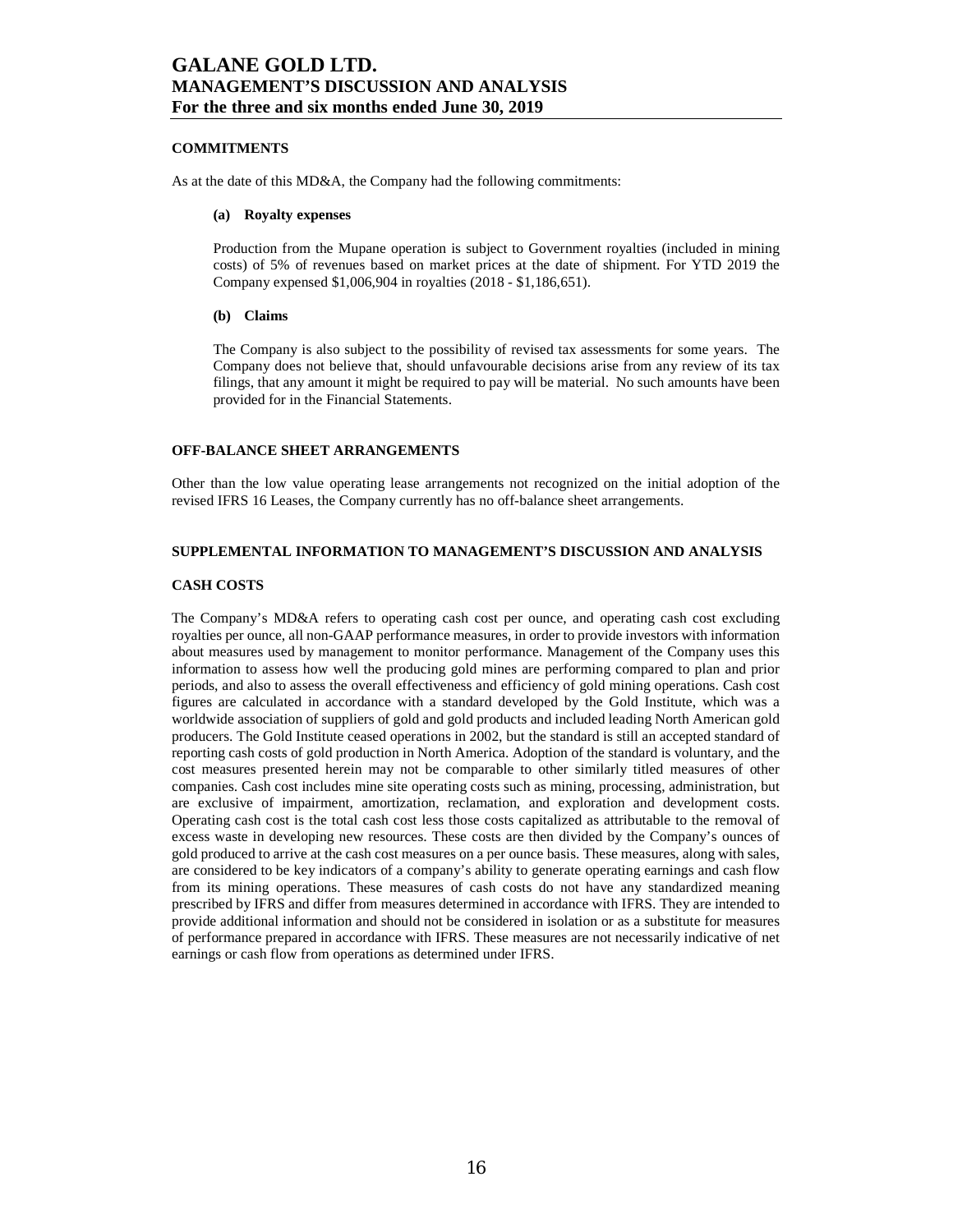The following tables provide a reconciliation of cash cost measures for the mine to the mining costs excluding impairment, depreciation and amortization reflected in the Financial Statements.

|                                                                        | O <sub>2</sub> 2019 |            | Q1 2019         |    | O <sub>4</sub> 2018 |    | O3 2018    |  |
|------------------------------------------------------------------------|---------------------|------------|-----------------|----|---------------------|----|------------|--|
| Mining costs excluding<br>impairment, depreciation<br>and amortization | \$                  | 8,934,073  | \$<br>8,030,333 | \$ | 8,321,085           | \$ | 9,963,751  |  |
| Adjust for:                                                            |                     |            |                 |    |                     |    |            |  |
| Inventory movement                                                     |                     | 41,530     | (82,961)        |    | (28, 678)           |    | (763, 182) |  |
| Total operating cash cost                                              | \$                  | 8,975,603  | \$<br>7,947,372 | \$ | 8,292,407           | \$ | 9,200,569  |  |
| Royalties                                                              |                     | (579, 792) | (427, 112)      |    | (562, 172)          |    | (557, 603) |  |
| Total operating cash cost<br>excluding royalties                       | \$                  | 8,395,811  | \$<br>7,520,260 | \$ | 7,730,235           | \$ | 8,642,966  |  |
| Gold production (ounces)                                               |                     | 8,694      | 6,326           |    | 9,245               |    | 8,545      |  |
| Total operating cash cost<br>excluding royalties per oz.               | \$                  | 966        | \$<br>1,189     | \$ | 836                 | \$ | 1,011      |  |

|                                                                        | O <sub>2</sub> 2018 |            | Q1 2018         | O <sub>4</sub> 2017 |            | O <sub>3</sub> 2017 |            |
|------------------------------------------------------------------------|---------------------|------------|-----------------|---------------------|------------|---------------------|------------|
| Mining costs excluding<br>impairment, depreciation<br>and amortization | \$                  | 9,460,240  | \$<br>8,251,129 | \$                  | 9,304,692  | \$                  | 7,567,512  |
| Adjust for:                                                            |                     |            |                 |                     |            |                     |            |
| Inventory movement                                                     |                     | 354,647    | (287, 650)      |                     | (800, 041) |                     | (73, 830)  |
| Total operating cash cost                                              | \$                  | 9,814,887  | \$<br>7,963,479 | \$                  | 8,504,651  | \$                  | 7,493,682  |
| Royalties                                                              |                     | (686, 653) | (499, 998)      |                     | (569, 779) |                     | (595, 351) |
| Total operating cash cost<br>excluding royalties                       | \$                  | 9,128,234  | \$<br>7,463,481 | \$                  | 7,934,872  | \$                  | 6,898,331  |
| Gold production (ounces)                                               |                     | 10,088     | 7,649           |                     | 8.812      |                     | 9.535      |
| Total operating cash cost<br>excluding royalties per<br>OZ.            | \$                  | 905        | \$<br>976       | \$                  | 900        | \$                  | 723        |

### **INTERNAL CONTROLS OVER FINANCIAL REPORTING**

The Company is responsible for designing internal controls over financial reporting or causing them to be designed under the supervision of the CEO and CFO in order to provide reasonable assurance regarding the reliability of financial reporting and the preparation of financial statements for external purposes in accordance with IFRS.

The Company's CEO and CFO are responsible for ensuring that processes are in place to provide them with sufficient knowledge to support the representations they are making in their certificates regarding the absence of misrepresentations and fair disclosure of financial information. Investors should be aware that inherent limitations on the ability of certifying officers of a TSX-V issuer to design and implement on a cost effective basis disclosure controls and procedures as well as internal controls over financial reporting as defined in NI 52-109 may result in additional risks to the quality, reliability, transparency and timeliness of interim and annual filings and other reports provided under securities legislation.